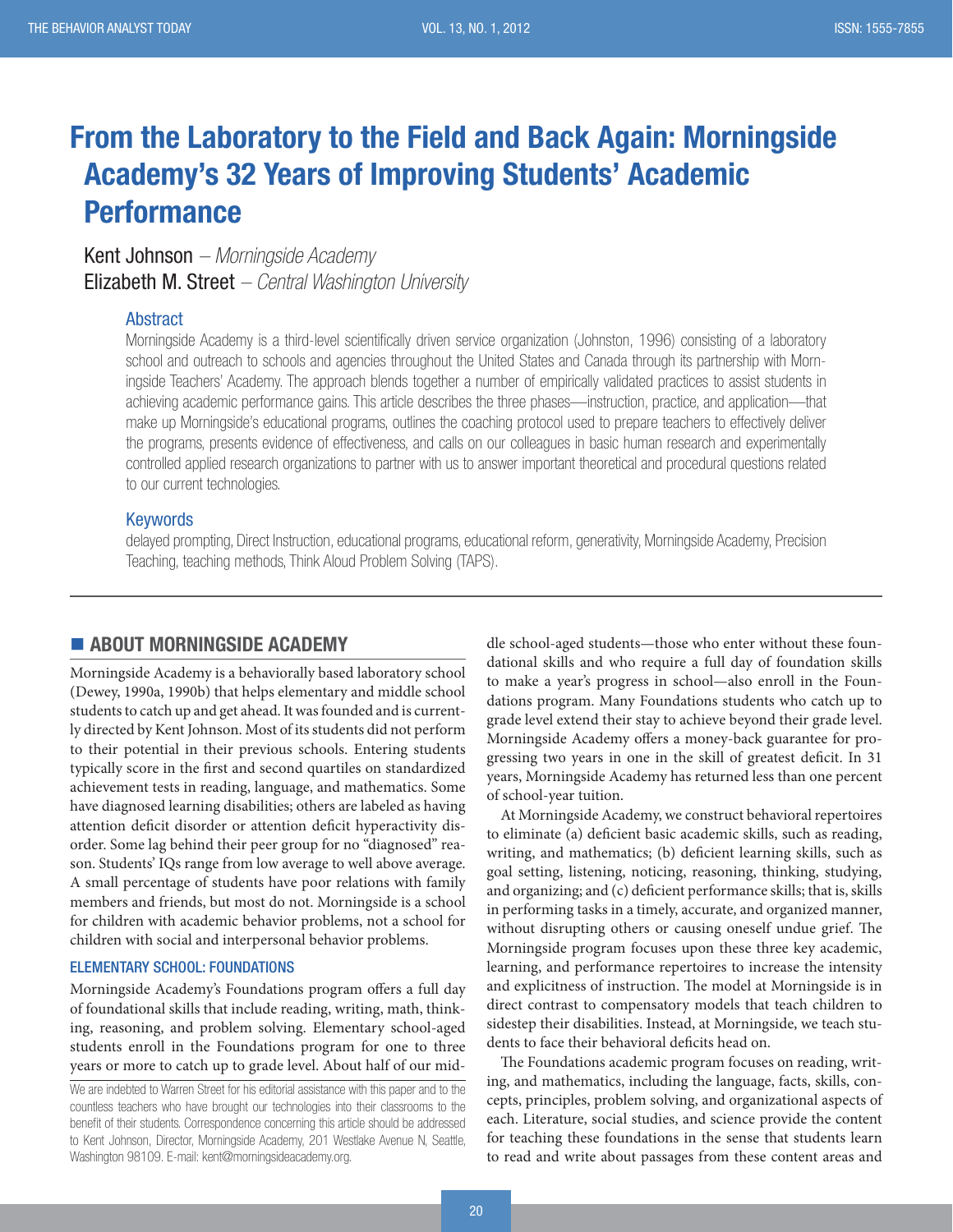learn to apply math facts and operations to problems that each may present.

Each student participates in extensive entry assessments of academic, learning, and performance skills. Students with similar needs and goals are grouped together for instruction. However, groupings change repeatedly throughout the day as students move from reading to writing to mathematics. Groupings also change continuously throughout the school year as students make more or less progress than students in their current group. There is no hard-and-fast rule about when a student may move to a new group. Later in the article when we describe our assessment process, we'll return to this issue.

The comprehensive reading program includes basic prerequisites such as print awareness, phonemic awareness through auditory blending and segmenting, and the alphabetic principle. Basic foundations in decoding are emphasized, including sound-symbol correspondence, textual blending and segmenting strategies, and reading fluency. Comprehension is a major focus. We teach students to retell stories, passages, and chapters they read, emphasizing main points and proper sequence, first orally and then in written form. Students also learn background information and vocabulary related to reading selections, which are organized according to universal life themes and research themes, to provide solid springboards for later inquiry and research. Both basal reading programs and authentic literature are incorporated. Students also learn over 20 key comprehension skills such as recalling text in sequence, comparing and contrasting, and making inferences. Students learn to "read strategically" by asking questions, making connections with what they already know, making and confirming predictions, applying the comprehension skills they have learned, and so forth. They learn strategies for organizing and communicating their ongoing thoughts during discussion.

The comprehensive writing program focuses on mastery of rubrics for many different genres, including various descriptive, narrative, explanatory, and persuasive writing styles. Students master key component skills in handwriting, keyboarding, word processing, transcription, dictation, spelling, grammar, and mechanics; as well as organizational strategies such as selecting a topic, brainstorming details, and logical sequencing of details, sentences, paragraphs, essays, and reports.

The comprehensive mathematics program includes mastery of counting and the numerical system; math facts and calculation skills; math concepts; math vocabulary and the language of speaking and writing about math, using the retelling methods we employ when teaching reading; and math thinking, reasoning, and problem solving skills.

During the implementation of our foundation programs in reading, writing, and mathematics, we measure student performance on a daily basis. Teachers and students use these data to make decisions about what would be best for the learner to do next. Perhaps the learner needs more instruction in a skill, or maybe more practice. Or maybe a student can skip over some instruction or practice. In fact, learner outcomes making up as much as one-third of a course of instruction may emerge 'for free' along the way, as the component skills that make up an emerging skill are mastered. The specific sequences of skills and the focus upon teaching each skill as a general case make Morningside programs generative in design. Generative instruction is instruction that is carefully designed to produce skills that are not directly taught.

#### MIDDLE SCHOOL: ADVANCED FOUNDATIONS

In the middle school, students learn advanced foundation skills in reading, writing, and math. They also learn how to study and perform successfully in content classes in the social and natural sciences and the humanities. Subjects include world history, civics, general science, geography and culture, and human relations and communication. Students who enroll in the middle school program typically complete all of their middle school requirements before transitioning to other schools. Their program consists of any foundation skills they may be missing, content courses, and instruction in how to succeed in content courses and project-based learning.

#### THE SUMMER SCHOOL

In addition to the academic year programs, Morningside Academy offers a 4-week summer school program that provides morning and afternoon programs in reading, language, writing, and mathematics. Some of our students attend school year round, focusing on their skill of greatest deficit. Many other students who do not have learning or attention problems and who are not behind in school attend Morningside to sharpen their basic skills and develop the necessary foundations for becoming high performers in school. Students typically gain a grade level in the skill area they study. The summer school program offers a money-back guarantee for progressing one year in the skill of greatest deficit. Morningside Academy has returned less than two percent of summer school tuition.

The popularity of Morningside Academy's summer school program with children and youth who are at or above grade level attests to the dearth of good instruction in foundations skills in many public and private schools. All students can benefit from part or all of Morningside's programs. The difference between upper and lower percentile students is the amount of time they need to spend in the Morningside programs. In fact, part of every school day at Skinner, a school for gifted children in Chicago, is devoted to Morningside's reading and math fluency programs.

## **ASSESSMENT, CURRICULUM AND** INSTRUCTION, AND CLASSROOM MANAGEMENT

#### ASSESSMENT

Morningside adopts three levels of assessment: macro, meta, and micro. Macro-level assessment or summative assessment judges student performance at the end of a period of time, typically a year, and uses standardized, typically norm-referenced, instruments. These instruments provide a reliable and valid estimate of student progress in relation to children throughout the country. A commonly used macro-level assessment instrument is the Iowa Test of Basic Skills (ITBS, 2001, 2003, 2007). Metalevel assessments are administered more frequently—as often as two or three times a month—and are directly correlated with the curriculum. They are both formative and summative. They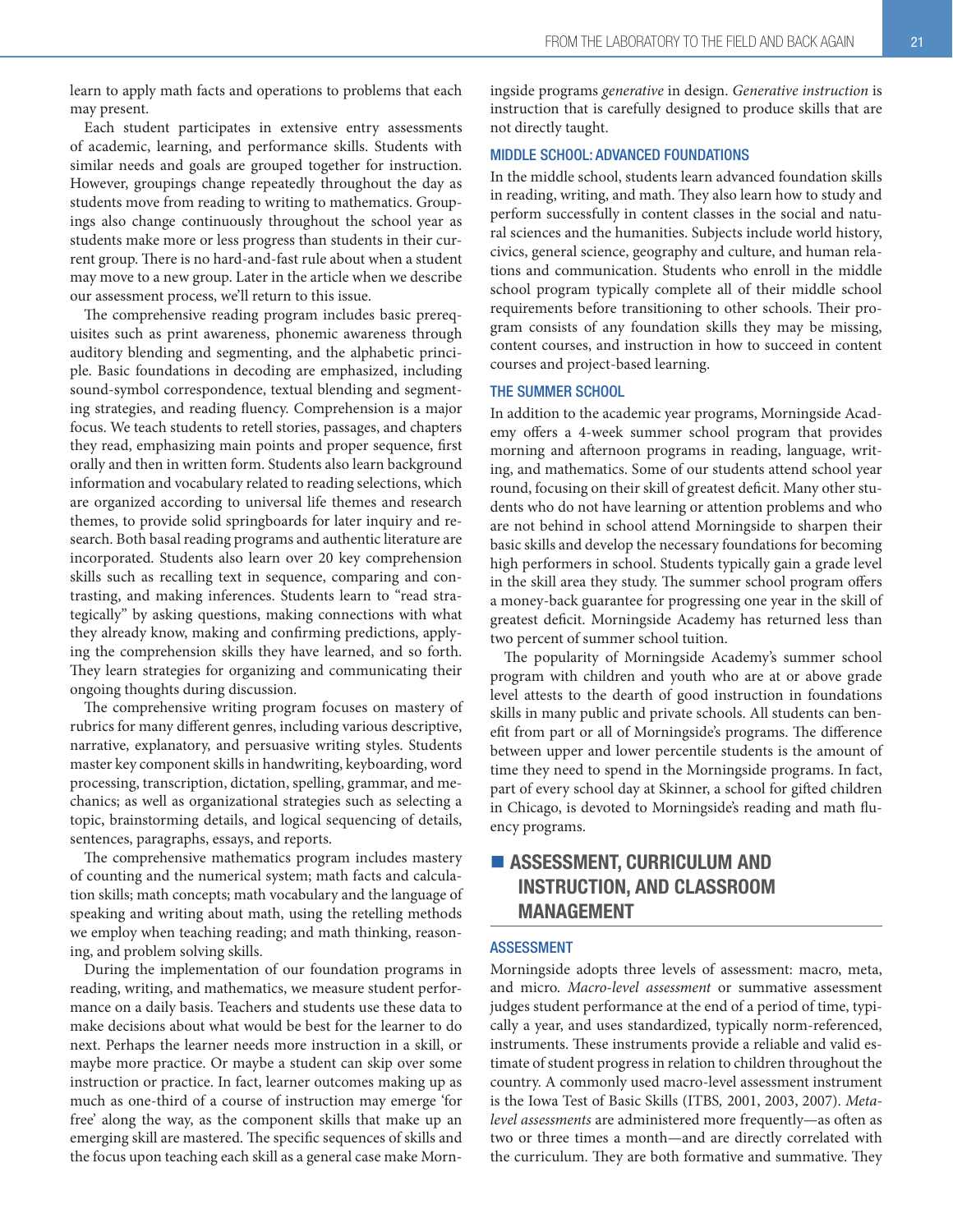are formative in the sense that they allow mid-course correction in the program. For example, if all students appear to be falling short of expected growth, it suggests a need for new program elements or increased teacher coaching. Meta-level assessment also provides the best evidence for changing a student's group membership. For example, a student who is in reading group 3 may demonstrate much steeper learning trajectories than other students in the reading group and may therefore receive a tryout in reading group 4. Alternately, if his learning trajectories are significantly flatter than those of other students in reading group 3, he may be moved to group 2. The important aspect of homogeneous grouping is to maintain parity within the group such that all members can benefit from similar curriculum and procedures. The purpose of regrouping is to ensure that all students can move at their own rate. Meta-level assessment is summative in the sense that it sums up performance at predesignated periods throughout the year. It also provides social validation of student growth that teachers are reporting in their own classrooms. We use benchmark tests, mastery tests, and an adaptation of the Curriculum-Based Measurement (CBM) strategies developed by Deno (1985), Shinn (1989), and others for this purpose. The third type of assessment, micro-level assessment, measures performance daily on a series of component skills that are thought to combine in ways that improve student performance on the authentic tasks that make up the meta-level assessment. For this purpose, we primarily employ the Standard Celeration Chart to track student growth in fluency on these important skills.

Of course, these levels are useful only if we can demonstrate that daily measures of skill growth as reflected by entries on the Standard Celeration Chart (micro-level assessment) correspond to scores on the meta-level assessment instruments (e.g., CBM) which in turn are highly correlated with scores on the more comprehensive and less frequently administered macro-level assessment criterion measures. In response to this question, our school psychologist, Julian Gire, and classroom teacher, Jennifer Testa, developed a model that predicts needed growth in reading on the meta-level assessment instrument—the Scholastic Reading Inventory (SRI; 1999)—to achieve desired growth on the ITBS (2001, 2003, 2007), measured in the spring. The model was built on data obtained from 102 Morningside students aged 9 – 14, of whom 69 were males. Discovering that the spring ITBS and the SRI are highly correlated  $(r = .79)$  for fall administration of the SRI;  $r = .80$  for winter administration of the SRI; and  $r = .84$  when both are administered in the spring), they developed a predictive model that would allow them to track improvements on the SRI as a proxy for corresponding improvements on the ITBS. They began by using the spring-tospring correlation to set an SRI target that would predict two years growth on the ITBS. Then, knowing the starting SRI and the target SRI, they set goals for SRI improvement and predicted accurately the amount of SRI improvement that yielded the desired ITBS score. Gire and Testa's work exemplifies only one of the myriad research questions whose answers can help applied programs like Morningside to achieve the kind of gains children deserve and their parents want.

#### CURRICULUM AND INSTRUCTION

As a laboratory school, Morningside focuses upon investigating best practices in both curriculum and instruction. By curriculum we mean instructional materials, be they commercially published or designed in-house, that teachers use to teach the instructional standards outlined above. By instruction, we mean the methods used to promote learning via the materials, or exactly how students engage with them. One of the primary tasks of the director is to scour the research literature for empirical evidence of promising curricula and instructional methods. When new practices or materials are identified, they compete with those currently in place to teach students. When in-house data demonstrate that student performance improves more with new materials or practices, they replace those currently in use. In this way, Morningside's curriculum and instruction is constantly evolving to achieve greater instructional power. Our current regimen includes three phases of learning and teaching: Instruction to establish initial learning; practice of performance learned during instruction to fluency with celeration; and application of the performance to real-world activities. It also draws heavily on the research related to engineering instruction to encourage the emergence of novel repertoires and on strategies that encourage and improve problem solving. The sections that follow describe these characteristics of Morningside's curriculum and instruction.

*Instruction.* During instruction—Phase 1—we employ two best practices: homogeneous grouping, in which students with similar skills and deficits are grouped together for learning (Slavin, 1987), and mathetics (Gilbert, 1962a, 1962b; Johnson & Street, 2004b). Mathetics is a kind of generalized imitation training during which students learn to imitate the performance of the teacher. It incorporates explicit procedures in three stages: demonstrating and verbalizing the accomplishment of the instructional objective being learned, providing guided opportunities for learners to demonstrate the performance, and finally providing opportunities for students to perform without assistance. These stages occur recursively, depending upon student performance. For example, the teacher may decide she has provided enough demonstration and provide an opportunity for students to move to the "guided opportunity" stage only to observe many student errors. In such cases, she would provide additional demonstrations until it appeared that students "got it." She'd then provide another guided opportunity. Similarly, after students perform accurately with guidance, the teacher will offer a test of performance without guidance. Should students make errors at this stage, the teacher would return to the guided opportunity stage. This recursive process continues until students perform independently and correctly on several trials.

The most well-known version of mathetics is Engelmann's Direct Instruction, or DI (Engelmann & Carnine, 1982) method and its associated instructional materials. During Direct Instruction, teachers present scripted lessons to children, who answer teacher questions in unison. Teacher and students volley many times a minute with their questions and answers. Teachers praise and correct student responses until all children are accurate. The explicitness and careful progression of DI lessons assures that students develop flawless skills very quickly. At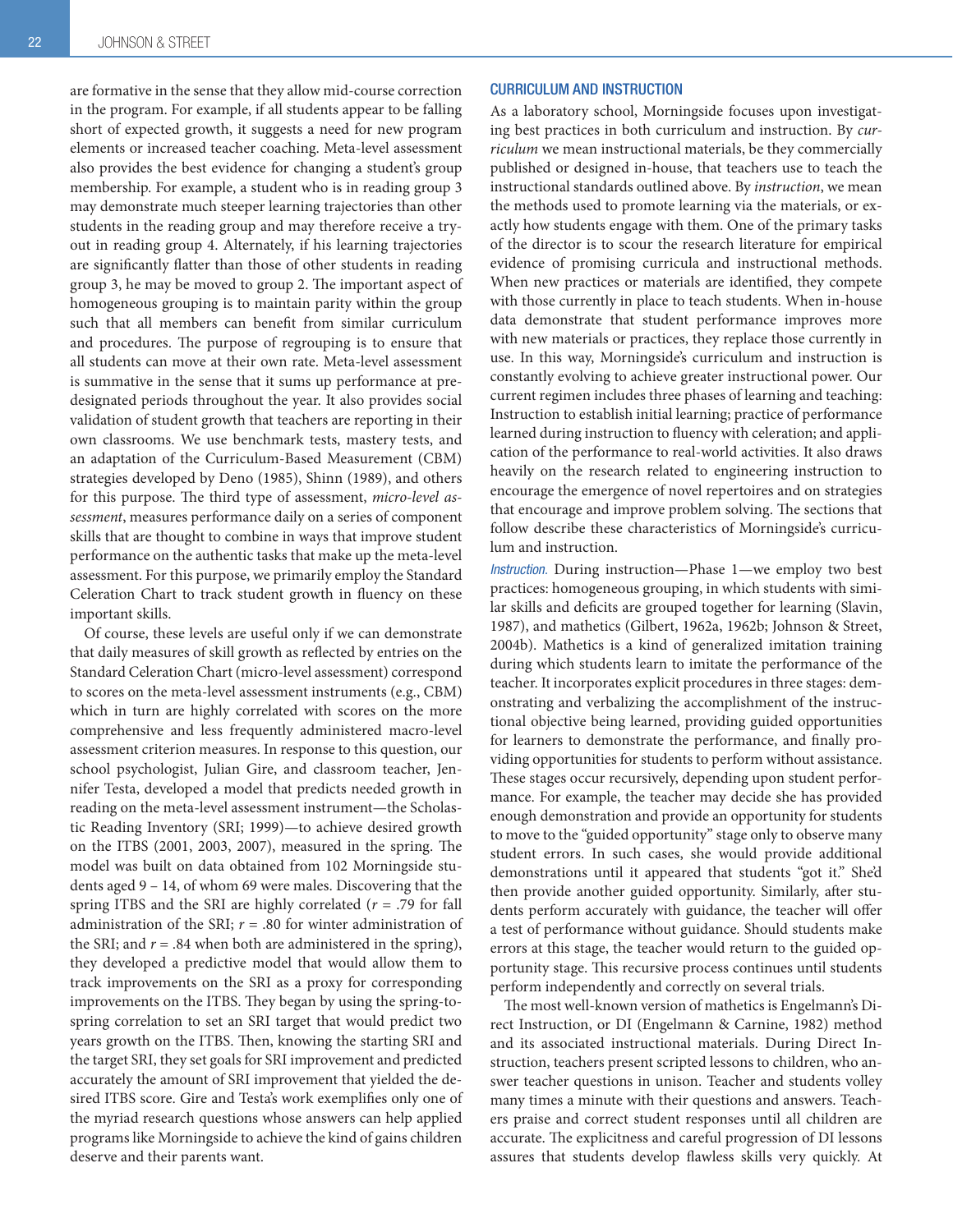least 170 studies have compared DI to other methods. Of those, 64% significantly favor DI, 35% show no difference and only 1% show differences favoring the other method. With an effect size of .97, Direct Instruction is the most powerful instructional method ever researched in education (Adams & Engelmann, 1996).

Many DI programs are currently available, particularly for the primary grades. Other DI-like programs are available for more advanced learners; for example, Anita Archer's reading (Archer, Gleason, & Vachon, 2000, 2006) and writing programs (Archer, Gleason, & Isaacson, 2007). We also design mathetics lessons and programs for students where none are commercially available, using Markle's instructional design principles (Markle, 1990; Tiemann & Markle, 1990).

*Practice.* Following successful instruction, students begin Phase 2 of learning by practicing their freshly acquired skills until they become fluent or automatic, using Lindsley's Precision Teaching (Pennypacker, Gutierrez, & Lindsley, 2003; White & Haring, 1976, 1980) method. Having fluent prerequisite skills makes learning subsequent, related skills faster and more successful. Students usually practice building skills to fluency in pairs, although sometimes they practice alone or in threes. During practice, students time themselves on specially designed fluency materials until they can perform a certain amount accurately, smoothly, and without hesitation in a certain amount of time. Timings are usually 1 minute, but range from 10 seconds to 10 minutes. Students record their timed performance on specially designed charts called Standard Celeration Charts. A specific minimum rate of expected growth is indicated on these charts. As students practice, they plot their own improvements and compare their progress to the minimum rate lines. Their comparisons tell them whether they are making sufficient progress, or whether they need to call on the teacher or another student for help. Practice is spaced and cumulative in order to maximize its effectiveness. These practice sessions blend the timing, charting, fluency-building, and celeration-building aspects of Precision Teaching and the cooperative learning and peer coaching features of the Personalized System of Instruction (Keller & Sherman, 1974). Such a mix assures that students permanently retain the skills they are taught; can perform them for extended periods; and can easily apply them, both to new learning requirements and in the course of everyday life.

With Precision Teaching, students learn important goal setting, self-monitoring, self-management, organizational, and cooperative learning skills. Students also learn self-management and self-determination through freedom to take their own performance breaks and still meet their expected goals, skipping lessons when they can demonstrate mastery, moving through the curriculum at their own pace, selecting their own arrangement of tasks to accomplish in a class period, choosing their own free time activities, and giving themselves "support card" points, among other opportunities.

Students in the middle school practice content facts and concepts using Lindsley's flash card fluency method known as SAFMEDS (Say All Fast, Minute Each Day, Shuffled; Eshelman, 2004). Cooperative learning techniques such as Slavin's (1990) Student Teams Achievement Division (STAD) also motivate student practice to fluency. In STAD, students practice in small groups, earning points, grades, or privileges for the group by improving their individual performances.

*Application.* After instruction and practice, students engage in the third phase of our learning process by applying the skills they have learned in a new context. Students may read a newspaper and discuss the articles with their peers. A student may also write a letter to the editor of the newspaper about a particular article after learning and practicing the basic rubrics of writing a persuasive essay. The teacher may make a trip to a store where the students have an opportunity to apply newly learned arithmetic skills. The key feature of application activities is that the learner engages in the same performance that was instructed and practiced, but now in a wider, real-world context. Whereas the instruction and practice phases primarily involve learning how to do or say something, application primarily involves learning the broader context of when to perform the how.

An important reading application activity in our curriculum involves strategically applying comprehension skills during reading. A group of students take turns reading aloud a selection that was not presented during instruction or practice. At certain points a teacher stops the reading and engages in "think aloud" monologues that model applications of comprehension skills the students have previously been taught. The teacher may pause the group reading at various points to make a prediction about what will happen next or what a character will do, or she may make a connection between the plot or a character and her own life experience. After two or three think-alouds, the teacher uses a "delayed prompting" method to assess and prompt student application of skills. First she calls on a student at certain points during the group reading to make a prediction or connection that will help to make sense of the reading or help the student relate more closely to it. If the student doesn't respond competently, the teacher provides a prompt to adduce the application. If the student's application still does not meet criterion, the teacher may provide more intensive prompts and finally a full model of the application before the student's application is successful. Thus the student stays engaged with the teacher until he is successful, no matter how many volleys occur between them. The teacher provides increasing support until the student is successful. The relevant data to collect are the number and kind of teacher prompts that were provided, not the accuracy of the student's response, since all students stay engaged with the teacher until they are successful.

*Generativity.* At any time in a curriculum sequence, students may encounter instructional objectives and tasks that require new combinations of previously learned elements. More advanced operations in arithmetic, such as long multiplication or division of numbers, are recombinations of previously taught addition, subtraction, and multiplication elements. More advanced forms of sentences and compositions are recombinations of elements learned separately during previous writing instruction. Debating combines elements such as argumentation rules, oratory style, Robert's Rules of Order (2000), and quick refutation. In the Morningside Model of Generative Instruction, teachers deliberately schedule opportunities to perform more complex tasks with little or no instruction, in a process we call generativ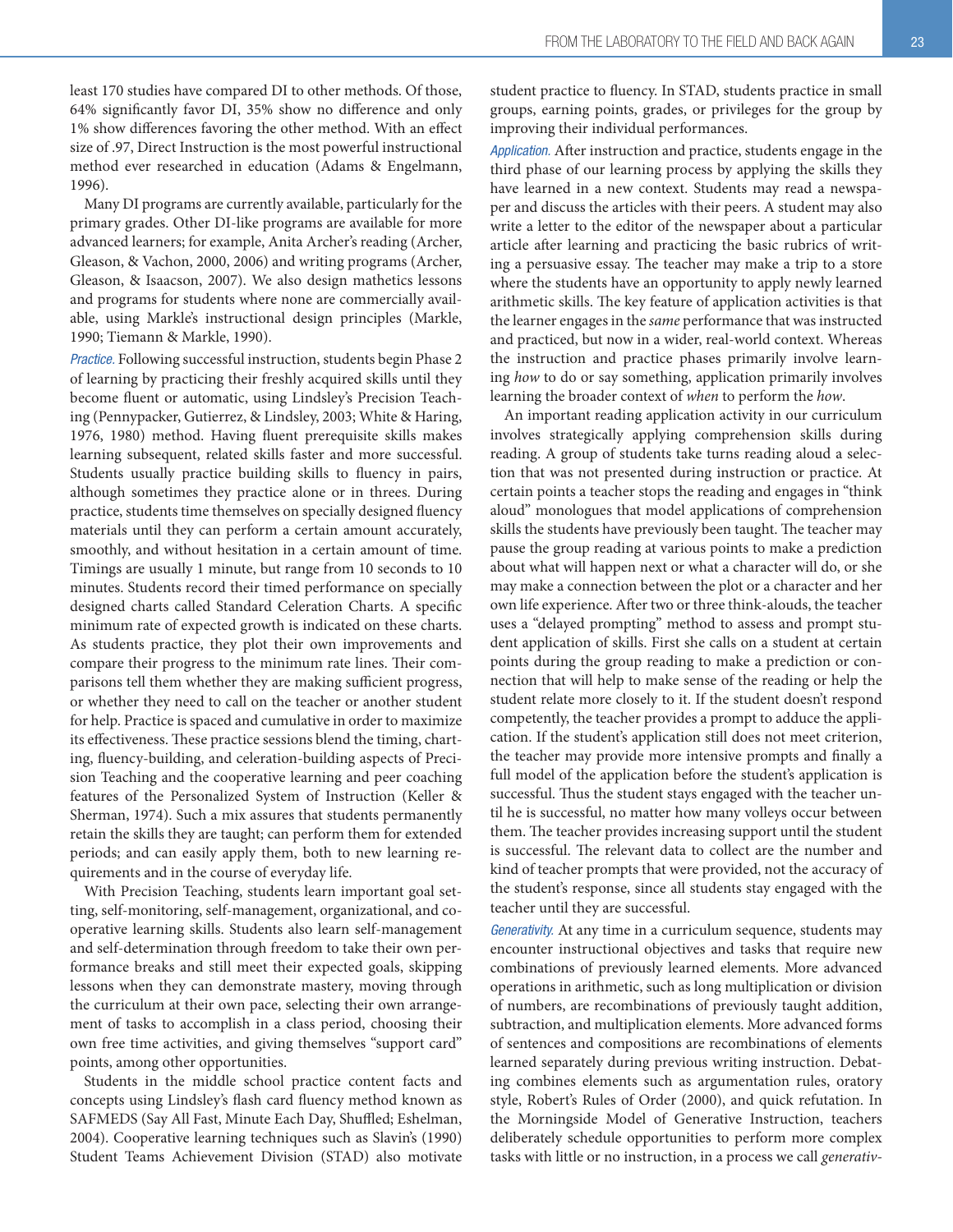ity (Epstein, 1993). They identify upcoming opportunities for recombination in a curriculum sequence, and engineer novel discovery learning activities that require the students to figure out how to perform the recombinations that they have never been directly taught to do. Students may draw new conclusions, perform new operations, infer new knowledge, and so on, based upon their current, relevant repertoires learned earlier in a curriculum sequence. For example, after some comprehension instruction, the learner may be asked to engage in new comprehension skills not yet taught, such as making a prediction at a certain point in reading a selection after learning how to draw a conclusion, or identifying an author's bias after learning about how to identify an author's point of view or purpose (e.g., inform, entertain, persuade). In writing instruction, after learning how to modify nouns with adjectives and how to write dependent clauses, the learner may be asked to write sentences with appositives without any additional instruction beyond a model, such as The candidate for state representative, a surly and arrogant man, lost the election to a grassroots candidate. Through the generative process, students may greatly accelerate their progress through a curriculum, demonstrating that objectives typically thought of as harder to learn become easier and easier.

Several researchers have conducted experimental analyses of generativity, defining a procedure they call contingency adduction (Andronis, Layng, & Goldiamond, 1997). In this procedure, two or more performances taught under certain conditions are recruited by new, very different conditions to form new combinations or blends that serve a new or different function, or solve a new problem. In an early demonstration of contingency adduction, Rosales-Ruiz (personal communication, October 22, 2008) and his student, Virginia Broitman, taught a dog to "come" under one stimulus, and "raise its paw while standing still" under a different stimulus. When the stimuli were combined, the dog "limped" forward without being directly trained to do so. Once the new performance was reinforced, it was "adduced by the contingencies." The video they shot of the training is startling and compelling. Layng, Twyman, and Stikeleather (2004) programmed contingency adduction opportunities in an Internet-based program, Headsprout Early Reading. Learners were explicitly taught isolated letter sounds, such as 'c,' 'r,' 'f,' 'l,' 's,' 'p,' 't,' and 'n.' Later, the program says "I bet you can figure out new sounds all by yourself." They were then presented combinations of the isolated sounds, such as 'an,' 'cl,' 'fr,' and 'ip,' and asked to listen and select the correct sound combinations. Data collected from over 11,000 learners showed that between 80% and 95% of learners correctly identified the new sound combinations without any additional instruction. Both of these examples of contingency adduction used a combined stimulus procedure. Researchers have also produced contingency adduction with other procedures, including the oddity-to-sample procedure (Andronis, Layng, & Goldiamond, 1997; Layng, Twyman, & Stikeleather; 2004). Further educational research could have remarkable impact upon accelerating instruction, particularly for students who are behind and need to catch up.

*Think Aloud Problem Solving.* In addition to scheduling opportunities for discovery with little or no instruction, we also make generativity more likely by teaching students a reasoning and problem solving routine. Students learn how to think, reason, and problem solve by talking their way through new problems in reading comprehension, mathematics, social studies, and science using Whimbey's Think Aloud Problem Solving (TAPS) method. This method, initially designed for college students (Whimbey & Lockhead, 1991, 1999) and further proceduralized for younger learners by Robbins (1996), is the core learning-tolearn technology used in our program. In TAPS, teachers model and coach students to think out loud through talking, writing, diagramming, and other supplemental activities which support thinking, using specially designed protocols that represent effective ways to work through problems. Students are taught five key repertoires that are required for effective reasoning and problem solving. Then they coach each other to "get fluent" in using the TAPS protocols and these key repertoires to solve a range of problems. Once TAPS is fluent, they coach each other's use of TAPS to master content and skills across a typical school curriculum, such as social studies, science, and math. They also use a version of TAPS to edit and improve their writing skills.

Middle school students also apply TAPS to cases of practical deliberation taken from daily life. John Dewey described the importance of this work in his book, How We Think (1986a). Teachers apply TAPS to situations such as the best way among several alternatives to reach a destination within a given time frame. Students select situations from their own lives to "TAPS." Students also apply TAPS as they reflect upon things they observe, such as how a back porch they see on the way to school was probably built. In the gradual shift from teacher-directed to student-directed learning, students master learning skills using Think Aloud Problem Solving, which weans them from teacher dependency to independent learning.

Whimbey and Lockhead (1999) and others have demonstrated that they can improve problem-solving and reasoning abilities of college students through the use of a TAPS approach. However, much of the data uses pre- to post-test gains and the model has not been subjected to a rigorous experimental test. At Morningside, students' standardized test scores have improved since TAPS was introduced, but its introduction has coincided with other curricular and instructional program changes. Its function as a generative repertoire that facilitates blending of component skills as needed to engage in a novel performance, with little or no instruction, remains to be empirically tested. It is also not clear how TAPS works, if exposure to problem-solving and reasoning activities alone would have a similar impact on performance, or which of its several components contribute to its overall effectiveness. TAPS is an area ripe for research, particularly during a time when there is a call in educational and training circles for efficient and elegant programs that will improve problem solving and reasoning.

*Project-based learning.* Project-based learning is currently popular in many educational settings beginning in late elementary school and continuing through college. In project-based learning, activities are made up of challenging compound skills to stimulate creative principle application and problem solving. The approach typically assumes that students can perform all the component skills that the larger, compound activity requires. The generative instruction model also places a premium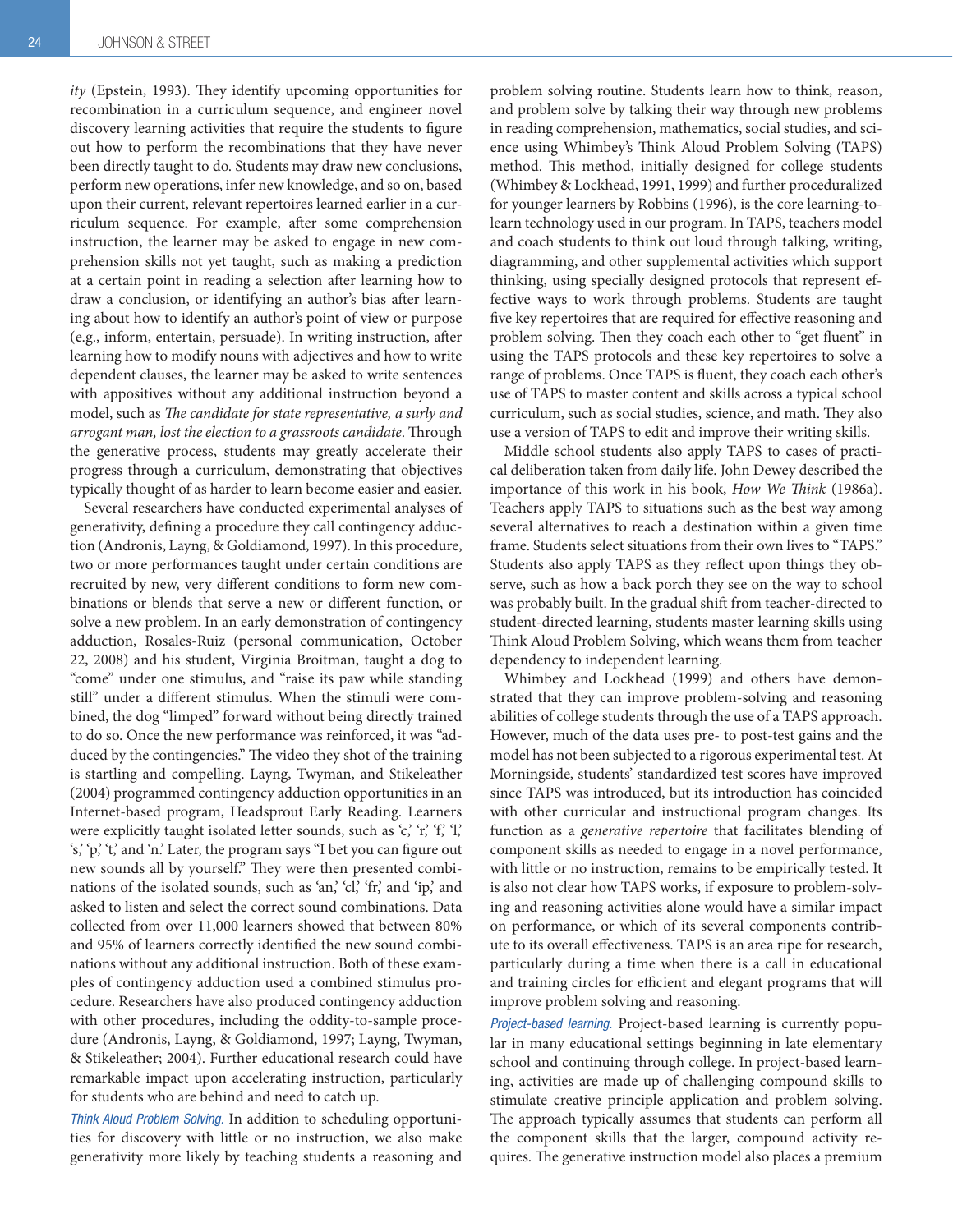on creative principle application and problem solving, but it first assesses students' component repertoires to assure they are at strengths that predict their application.

Project-based learning arrangements that we've incorporated in our middle school derive from Dewey's (1916, 1986b, 1990a, 1990b) inquiry-based learning which emphasized teaching in real-world contexts. Dewey saw the value in explicitly teaching specific skills—skills the Morningside Model of Generative Instruction describes as component skills. In his model, learners needed to engage in inquiry all the time, with time out for teaching and learning the component skills along the way. Most proponents of his theory have dropped the explicit teaching of component skills during inquiry. Thus, the typical projectbased learning arrangement can be thought of as an "upside down" approach to curriculum planning: the compound comes first, out of which both compound and elemental skill learning are expected. Some educators think projects are inherently interesting and stimulating and believe these anticipated motivational features outweigh component skill weaknesses. The assumption is that, if the task is sufficiently interesting, learners will employ a battery of skills to figure it out. In the end, some learners do, and some learners don't. While we agree that meaningful projects are important educational endeavors, we design Dewey's (1916, 1938, 1986a) progressive, real-world applications by introducing compounds later in what we believe is a "right side up" sequence of instruction that teaches from elements to compounds.

*Fluent Thinking Skills.* The middle school program explicitly teaches everything from textbook reading and studying and lecture note taking and studying to participating in class discussions, test taking, and essay and report writing. As students study, they use Robbins, Layng, and Jackson's (1995) Fluent Thinking Skills method. This method teaches students a specific question-generating and answer-predicting method that points out discrepancies between what they already know and any new learning that they need to do, greatly reducing their study time.

*Summary.* We have defined the key technologies of the Morningside Model of Generative Instruction as if they occur in a linear sequence  $(DI + PT + delayed$  prompting + TAPS), with clear transitions from one to the next. When observing our classrooms, colleagues will often point to aspects of one technology in the context of another. For example, teachers may employ timings, a feature of Phase 2: Practice, during Direct Instruction boardwork in Phase 1: Instruction. DI correction procedures may be used as interventions during Precision Teaching timings in Phase 2: Practice. TAPS may be used during independent work in the instruction and practice phases, and so on. Mixes and matches of technologies, as student performance suggests, create a seamless blend of research-based best practices.

#### CLASSROOM MANAGEMENT

Morningside Academy's teachers coach students to perform their best. Teachers coach performance with clearly defined rules and expectations for performance and productivity, explicit modeling of high-performance skills, and momentto-moment monitoring and feedback. Chapter 9 of our book (Johnson & Street, 2004b) describes the use of what we now call a "daily support card" to ensure that students in our busy, highenergy classrooms are on-task and academically engaged. At the beginning of each day, students receive daily support cards which list their classes and identify four skill categories—academic, learning, organization, and citizenship—in which points may be earned. Teachers in each class clearly specify expectations and post reminders on the wall. They set aims for the number of points the student is expected to earn in the four skill categories and distribute points throughout the class period either for achieving an outcome or for making substantial progress toward it. In addition, students can earn bonus points for extraordinary performance. The final class period teacher meets with each student each day, totals his or her performance, and circles the "Kind of Day" s/he achieved in each category: a "+" indicates that the student exceeded the day's total aim; an "=" indicates that the student met the day's goals; a " $\checkmark$ " indicates that the student missed the total aim by two or fewer points; and a "—" indicates missing the goal by three or more points. The teacher writes summary comments, records their scores, and gives the cards to the students. Classroom wall charts display the points that each student earns. In addition, students share their support cards with their families each day. Many students earn home-based rewards such as extra television, computer time, or telephone time for meeting their aims. Family conferences are scheduled for students who earn more than three consecutive minuses.

We use the daily support card to achieve at least three purposes. First, it reminds teachers to observe and respond to student behaviors. Second, it reminds students of their goals, prompts appropriate performance, and provides concrete evidence of progress. Last, it serves as a relatively easy-to-administer token economy. Because some students continue to need consequences in addition to the social reinforcers teachers provide and the benefit of a job well done, the daily support card allows a mechanism whereby parents can provide backup reinforcers for progress on academic and behavioral goals.

## **TECHNOLOGY TRANSFER THROUGH COACHING**

As Pennypacker (1986) noted, technology transfer is critical if programs such as those developed at Morningside Academy are to achieve global impact. Further, the literature on school reform (Curtis, Castillo, & Cohen, 2008; Curtis & Stoller, 1996; Sugai & Horner, 2005) describes the challenges inherent in systemwide change. Through Morningside Teachers' Academy, the outreach branch of Morningside Academy, programs and practices that have been adopted and proceduralized at Morningside Academy are implemented in schools and agencies throughout the United States and in other countries as well. Although the Morningside Model of Generative Instruction has been adopted by more than 125 school and agencies and although there have been many remarkable successes, achieving the kind of systemwide change we know is needed continues to be a challenge.

We have learned, however, that teachers hold the key to an educational program's success or failure. While we agree that good curriculum materials are a necessary condition to their effectiveness, they alone are not sufficient. Teachers must be masterful in implementing curricular, instructional, and management practices; but more than that, they must understand the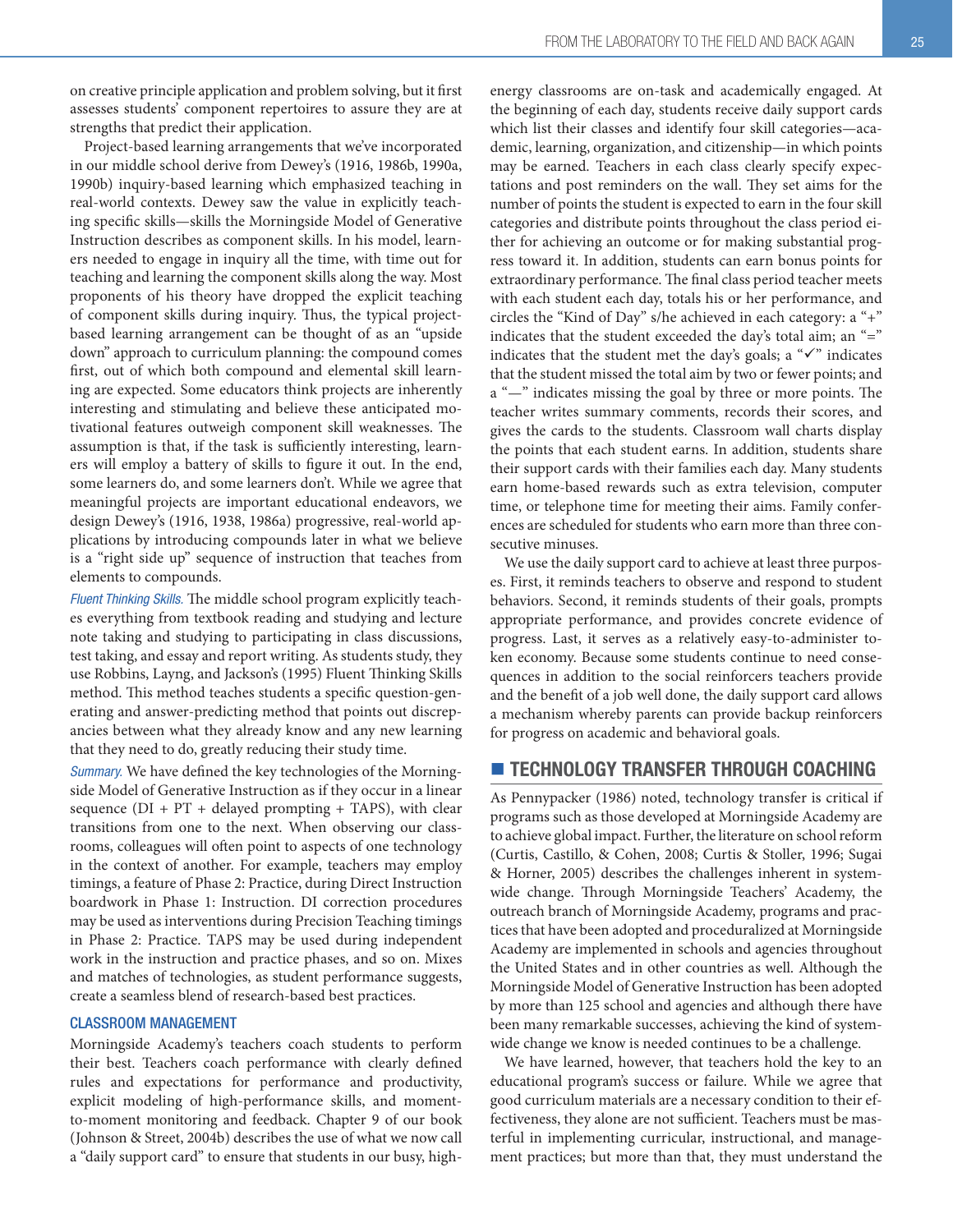rationale behind them in order to apply the most appropriate practice to situations that emerge, to assess their effectiveness, and to make changes that the data recommend.

Even when one has mastered the verbal repertoire, can state the rationale, and knows when use of the practice is appropriate; learning how to employ the skill in the real-world conditions of the classroom requires instruction and coaching. Add to this the mountain of data that suggest that none of us is very good at observing our own behavior, and it is clear that mastery requires that someone else watch and give us feedback. We would never expect even the most gifted athlete to perform without a coach and yet we see very little coaching of teachers. Further, for teachers, the classroom is the ultimate game day situation and no amount of in-service training sessions can prepare them for its complexities. To be effective, teachers need coaching to master their "do" repertoires and this practice eventually must occur in the natural environment, their classrooms. Our understandings were affirmed by a 1987 meta-analysis by Bennett in which he found that while teachers learned about 60% to 80% of knowledge-level material presented by lecture alone, they acquired only about 10% of related skills, and applied from 2% to 5% of the skills. In other words, their "do" repertoires weren't substantially improved by lecture alone. When demonstrations were added to lectures, knowledge acquisition rose to 80% and skill acquisition rose to between 10% and 40%. However, skill application remained at the same low level. Skill acquisition hit 60% when practice and feedback was added, but the other levels remained the same. It wasn't until in-class coaching was added that all three areas—knowledge acquisition, skill acquisition, and skill application—reached 80%. Other work by Joyce and Showers (1995), which also substantiates the importance of inclassroom coaching in staff development, have led us to develop and refine our own program of intensive coaching.

It is based on these findings that we require a commitment to coaching teachers in schools that invite us to implement our programs and practices. In her doctoral dissertation, March (2011) mentions several approaches to coaching and highlights four of them: peer coaching, cognitive coaching, literacy coaching, and instructional coaching. The Morningside coaching model is most consistent with the instructional coaching model, which March describes in this way:

Instructional coaches focus their efforts on a broad range of instructional issues within the school such as classroom management, specific instructional practices, reading and mathematics content, and formative assessment. Regardless of the focus, instructional coaches assist teachers in implementing and refining evidence-based practices to enhance student learning. According to this model, instructional coaches employ seven practices while working with teachers: enrolling the teacher to build rapport and establish expectations, collaborative planning with the teacher, modeling the lesson for the teacher, teacher-directed post conferencing to discuss the modeled lesson, observing the lesson being taught by the teacher, collaboratively exploring the data collected during the observation with the teacher, and providing continued support while the teacher builds fluency with the new skill or practice.  $(p. 60)$ 

The purpose of the following section of the article is to provide an overview of the content for which we provide training and coaching, describe the generic training and coaching model we use to ensure that teachers know "what" and "when," and describe the steps in the coaching model.

#### AREAS FOR TRAINING

Morningside Teachers' Academy provides training in three areas that are critical for teachers to develop the level of fluency required to be successful in the classroom. First, they learn about the Morningside Model of Generative Instruction (Johnson & Layng, 1994; Johnson & Street, 2004a; Johnson & Street, 2004b). This includes introduction to the underlying philosophy which provides familiarity with and mastery of the concepts of generativity, mastery learning, and fluency, among others. To ensure good and speedy communication about philosophy and practices, teachers also become conversant with key terminology. For example, we ensure that teachers can provide definitions, examples, and non-examples of terms like generativity, tool skills, component skills, composite skills, and learning channels, among others. Last, teachers master specific and generic procedures that underpin the model. These include routines that are commonly employed in Direct Instruction (Engelmann & Carnine, 1991), the charting and decision-making practices associated with Precision Teaching (Pennypacker, Gutierrez, & Lindsley, 2003), and the speaker and listener roles that underlie Think Aloud Problem Solving (Robbins, 1996; Whimbey & Lockhead, 1991). It also includes the scope and sequence as well as the specific routines that are employed in a variety of highly effective curricula including, among others, Robert Dixon's Reading Success (2008); Anita Archer and colleagues' REWARDS (2000) and others in the series; Engelmann's (2008) Reading Mastery Signature Edition; and Saxon Math (Larson, Hake, & Wrigley, 2011). In addition, Morningside has developed its own, not yet published, Persuasive Writing Program<sup>1</sup>, among other internally designed efforts. Last, we teach about and provide practice related to several generic approaches that the Morningside teachers, programmers, and consultants have developed and continue to perfect including boardwork, delayed prompting, and group story reading.

Two critical types of learning are monitored during training. First, we assess teachers' intraverbal repertoire by asking them to define and describe terms and processes and to identify and generate examples and non-examples of concepts. Teachers demonstrate proficiency and fluency in interviews (vis., the Ferster Interview Technique in Ferster and Perott, 1968); timed written and oral checkouts; and games.

#### **PRACTICE**

As teachers begin to develop their verbal repertoires with respect to procedures, we intersperse a series of intensive practice sessions during which teachers provide evidence of procedural integrity. These sessions are crafted by trainer/coaches (T/C) who segment long procedures or protocols into teachable units. They then *model* the protocol. Modeling is a process in which the T/C shows the teachers-in-training how the protocol should look. The T/C may provide a live model or show video clips of

<sup>1</sup> For information about this program, contact the first author.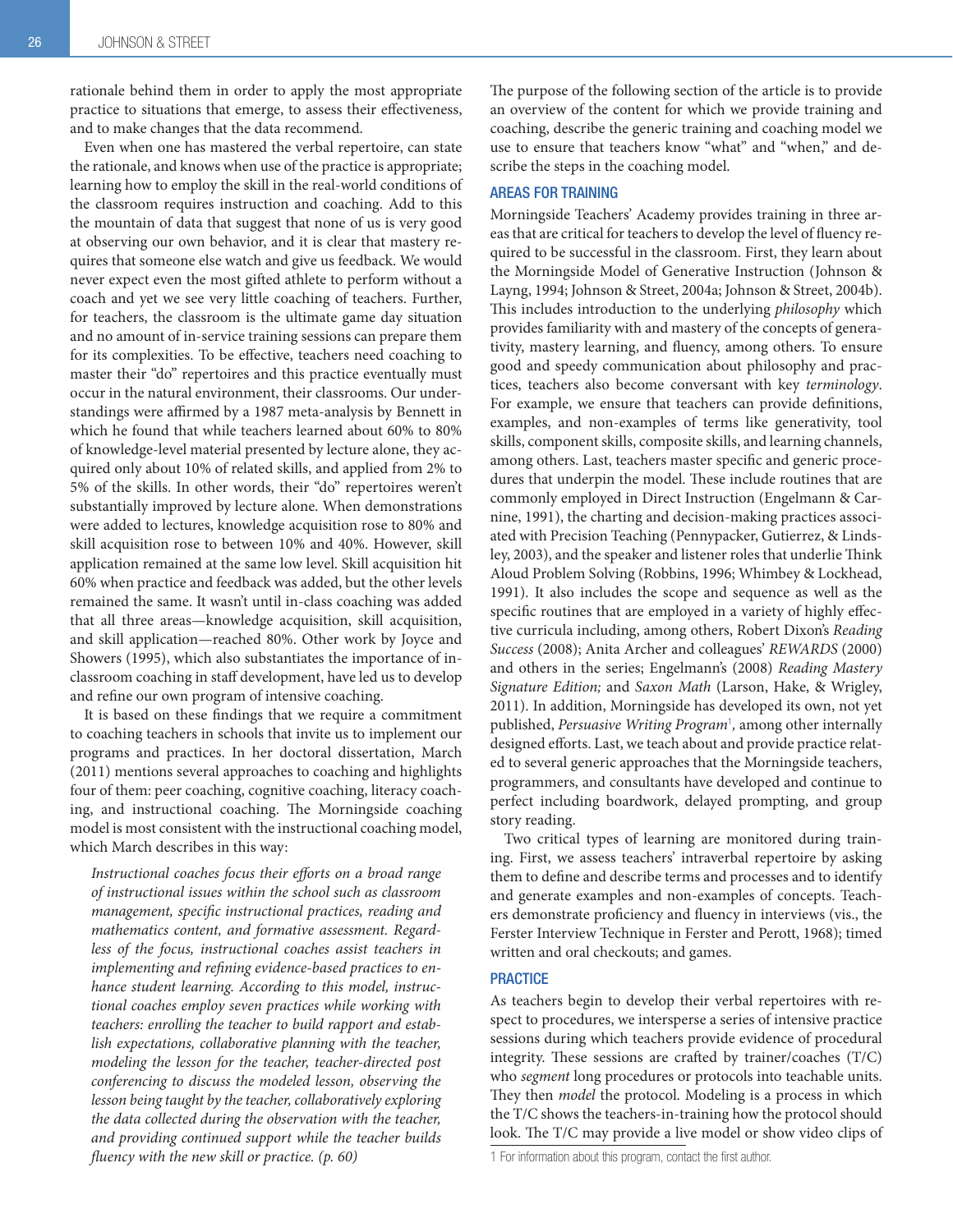teachers employing the protocol in their classrooms. The T/C follows the model with a demonstration of the protocol in which they ferret out and emphasize the critical components of an action. Returning to the sports metaphor, a softball coach might provide a real-time model of good versus poor pitches after which he might use slow motion to demonstrate the critical features of both effective and ineffective pitches.

T/Cs also provide purposely flawed models and provide opportunities for workshop participants to catch the errors. They ask questions like, "What is wrong," "Why is it wrong," and "What should happen instead?" T/Cs stop at various points in the protocol and ask workshop participants to say what comes next. They prompt and shape workshop participants' performances during successively more complex role-plays.

Instrumental to the coaching process is a series of coaching forms (see Figure 1), developed and improved over more than 30 years by Morningside Academy staff. These forms remind teachers of the important steps in a protocol. They also provide the mechanism for data collection on key steps.

When a teacher's performance is accurate and at a useful frequency, practice moves to "real world" settings: the teachers' own classrooms. We do this because we know the limitations of role plays. While role plays provide important and good first opportunities for coaching, they fail as a complete approach for several reasons. First, peers are pitiful actors. Second, it's hard to replicate the pitch and pace of the classroom. Third, role-plays are relatively safe; the stakes are not nearly so high as they are in the real classroom. This safety can produce results that don't hold up in actual classroom settings.

#### COACHING IN TEACHERS' CLASSROOMS

The workshops provide an opportunity for T/Cs to get to know the teachers as a group. However, our T/Cs go a step further, exploring common interests with teachers whose classrooms they'll enter. They also identify other teacher repertoires that may be helpful in the coaching scenario; for example, knowing that a classroom teacher also teaches piano allows the T/C to draw analogies from the teaching of piano to the teaching of reading. During these "getting to know you" conferences, the T/C attempts to discover the level of intrusiveness the teacher prefers. This important step helps to avoid embarrassing the teacher in front of her students.

There is also a pre-coaching meeting just before each coaching episode, during which the teacher and coach set expectations for the visit. They review the coaching forms that the T/ Cs will use; agree on the skills that will be the focus of the session; seek the teacher's agreement for "live" interventions; and encourage the teacher to advise the students of the role of the coach, even providing examples of what to say.

Once the coaching session begins, the teacher performs the protocol with students while the coach observes and records data on the corresponding coaching form. The coach positions herself where she can see both the students and the teacher and maintains contact with the teacher, using short social exchanges, eye contact, and gestures. She monitors her body language and maintains a positive attitude throughout. When the teacher's performance matches the protocol, or demonstrates good judgment about a deviation, the coach provides positive

but relatively unobtrusive feedback so as not to interrupt the flow of the lesson.

When the teacher's performance falls outside of the desirable range, the coach analyzes the teacher's errors to determine their source. Some examples of common sources of errors include that the teacher is not scanning the entire classroom and thus misses children's errors or fails to provide opportunities to all children. Or the teacher applies a procedure correctly, but in the wrong circumstance. Or the teacher's rate of volleys is too low.

When the teacher's performance falls outside the desirable range, the coach analyzes the teacher's errors and intervenes with successively more intrusive support. At first she may employ previously agreed-to signals for particular behaviors; for example they may have agreed that the coach will use the American Sign Language "look around" sign to remind the teacher to scan the entire classroom. She may use what we at Morningside call "Tips & Quips," quick reminders to employ a strategy the teacher has correctly used in workshops. For example, the coach may say "Praise more than correct." or "Verify, Randomize, Individualize, Pace." As a last resort, the coach may provide a live demonstration and then ask the teacher to try it.

At Morningside Academy and even in schools and agencies where our programs are implemented, we realized early on that students can be a powerful source of support for a novice teacher. Many of them quickly become competent with the routines and can provide occasional coaching. Some students enjoy catching teacher errors, but they also provide positive strokes, especially to new teachers. When students and teacher have a positive and encouraging relationship, students can be enormously helpful to the teacher as she proceeds from halting to fluent performance.

#### COACHING FOLLOW-UP

Following a classroom visit, the T/C does a quick "touchdown" with the teacher – a minute or two of summary comments and questions – and sets a time for the post-coaching follow-up. During the follow-up session, the teacher and the T/C review the data on the coaching form, identify areas of strength and challenge, and make a plan for improvement.

The coach also provides the teacher with a written feedback report—that same day if possible—in which she includes honest praise for specific strengths, citing examples, and honest criticism for specific skills that need improvement. She may also suggest resources for improvement. These may include video clips showing expert teachers using the routines, or references to particular sections of the teacher's manual for the program the teacher is implementing. The coach may suggest that the teacher consult with or observe other teachers in the school who have already mastered the procedure and who have expressed a willingness to serve in this role, keeping in mind any personality conflicts that need to be avoided. If it appears that the teacher is missing steps in the routine, the T/C may offer a time for more role-play practice. She may suggest that the teacher record and observe her own teaching using the coaching forms that are appropriate.

When they meet, the coach will review the written feedback report. Together, the coach and teacher analyze the skills needing improvement and determine the source of each problem.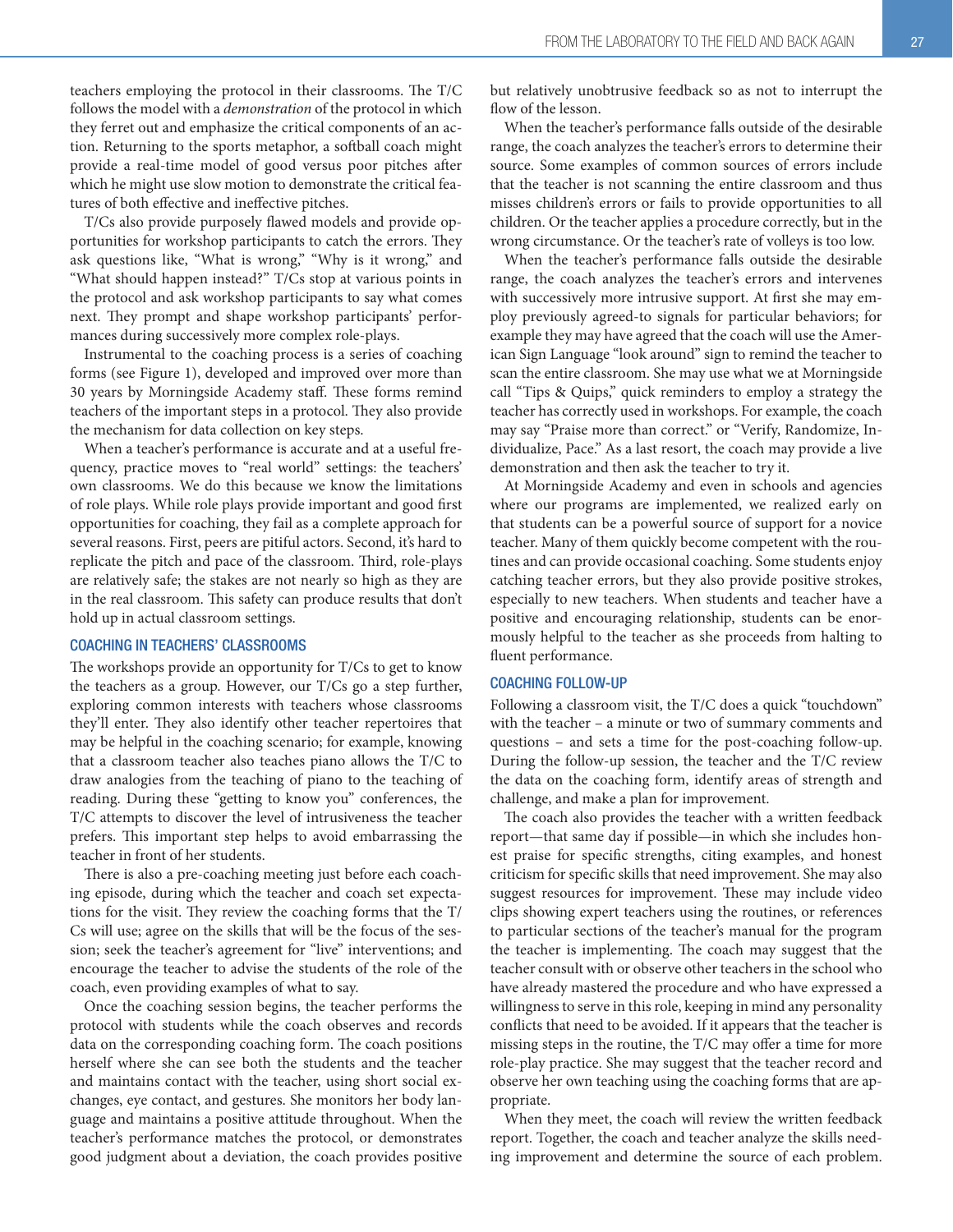| <b>Teacher</b><br>Coach                                                                                                              | <b>Curriculum</b> |             |             |  |
|--------------------------------------------------------------------------------------------------------------------------------------|-------------------|-------------|-------------|--|
| <b>School</b><br><b>Date</b><br><b>Return</b><br><b>Boardworl</b>                                                                    | Date 1            | <b>Date</b> | <b>Date</b> |  |
| KEY: Good=3 OK=2 Attempted=1 Not yet=0                                                                                               |                   | Observation |             |  |
| <b>Getting Started</b>                                                                                                               | #1                | #2          | #3          |  |
| Reading Schedule is visible.                                                                                                         |                   |             |             |  |
| Expectations stated before boardwork begins.<br>e.g., sit tall and proud, strong voice, follow along, answer when asked<br>Comments: |                   |             |             |  |
| <b>Seating Arrangement</b>                                                                                                           | #1                | #2          | #3          |  |
| All students can see the teacher presentation material                                                                               |                   |             |             |  |
| Teacher can see all students and verifies eyes are in the right place<br>Comments:                                                   |                   |             |             |  |

| <b>Following the Protocol</b>                                                                                                        |                                             |                                                    |                                               |          | #1       | #2                                                | #3 |  |
|--------------------------------------------------------------------------------------------------------------------------------------|---------------------------------------------|----------------------------------------------------|-----------------------------------------------|----------|----------|---------------------------------------------------|----|--|
| Boardwork list is instructionally appropriate                                                                                        |                                             |                                                    |                                               |          |          |                                                   |    |  |
| Teacher signals correctly and students respond together<br>think time<br>Circle part not done correctly:<br>focus<br>response signal |                                             |                                                    |                                               |          |          |                                                   |    |  |
|                                                                                                                                      |                                             | Teacher uses appropriate pacing between items      |                                               |          |          |                                                   |    |  |
|                                                                                                                                      | Teacher does step 1: Train-it up & verifies |                                                    |                                               |          |          |                                                   |    |  |
|                                                                                                                                      |                                             | Teacher does step 2: Pick up the pace - Bottoms-up |                                               |          |          |                                                   |    |  |
|                                                                                                                                      | Teacher does step 3: Mix-it up              |                                                    |                                               |          |          |                                                   |    |  |
| Teacher does step 4: Individual firm-it-up                                                                                           |                                             |                                                    |                                               |          |          |                                                   |    |  |
| Teacher does step 5: Speed-it up - used as a delayed test as needed                                                                  |                                             |                                                    |                                               |          |          |                                                   |    |  |
| Teacher catches & corrects all errors                                                                                                |                                             |                                                    |                                               |          |          |                                                   |    |  |
| Error correction used was appropriate                                                                                                |                                             |                                                    |                                               |          |          |                                                   |    |  |
|                                                                                                                                      | Teacher is scanning and observing students  |                                                    |                                               |          |          |                                                   |    |  |
|                                                                                                                                      | Teacher went back to retest errors          |                                                    |                                               |          |          |                                                   |    |  |
| Comments:                                                                                                                            |                                             |                                                    |                                               |          |          |                                                   |    |  |
| <b>Totals:</b><br><b>Points Possible: 48</b>                                                                                         |                                             |                                                    |                                               | $\Omega$ | $\Omega$ | $\Omega$                                          |    |  |
| <b>Date</b>                                                                                                                          | <b>Duration</b>                             | l=on signal                                        | <b>Student Responses</b><br>· = not on signal |          |          | <b>Teacher Praise Rate</b><br>l=specific •=prompt |    |  |
|                                                                                                                                      |                                             |                                                    |                                               |          |          |                                                   |    |  |
|                                                                                                                                      |                                             |                                                    |                                               |          |          |                                                   |    |  |
|                                                                                                                                      |                                             |                                                    |                                               |          |          |                                                   |    |  |
| <b>GLOWS</b>                                                                                                                         |                                             |                                                    | <b>GROWS</b>                                  |          |          |                                                   |    |  |

©Morningside Teachers' Academy

Figure 1. Morningside Academy coaching form for use in coaching teachers' mastery of "boardwork."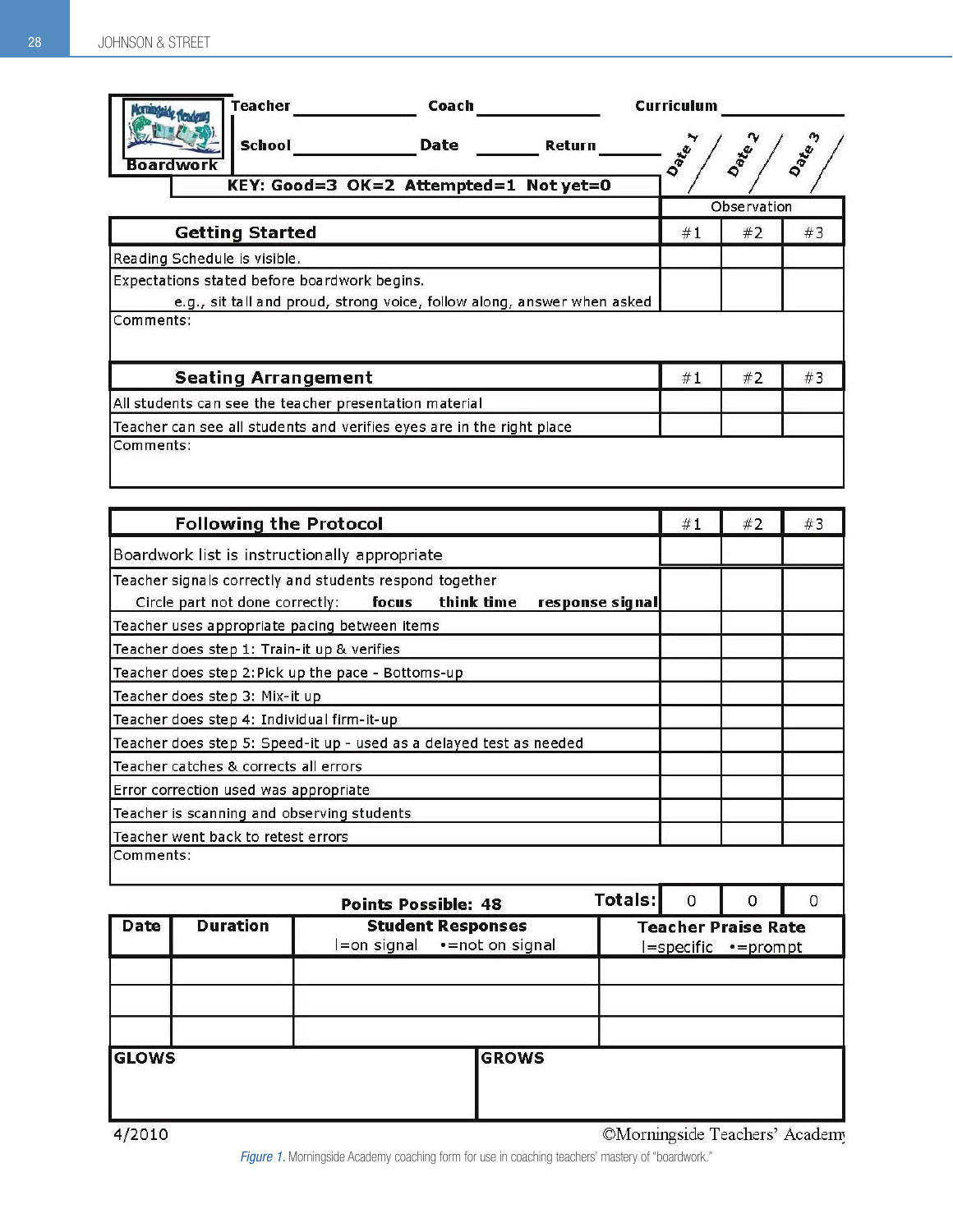Perhaps the difficulties in implementing the routine result from classroom or behavior management that is not fluent. Or perhaps the teacher misunderstands the procedure. Or perhaps she understands the procedure and knows the steps but simply lacks fluency in implementation.

During the feedback session, the coach and teacher design a follow-up plan. Later, the coach records, files, and, if appropriate, disseminates feedback to the teacher's supervisor. She schedules another observation at a time when the teacher has had an opportunity to practice and make improvements.

As teacher performance improves, the number of coaching visits decreases. However, the evidence suggests that continued, occasional coaching is necessary for many teachers to maintain performance.

#### WHEN COACHING IS INEFFECTIVE

If several teachers are stuck on similar routines, it may provide evidence that the training workshop needs to be revised. In such cases, it is best to do the tune ups and schedule additional training. However, if only one teacher is stuck on a procedure, the coach may ask the teacher to tape a lesson. Then the two of them together evaluate the performance frame by frame, focusing on one or a few skill sets that hold the most promise for improving performance, using the coaching form as a guide about what to focus upon. Depending on what is revealed in the tape, the coach may ask for more tapes, or schedule additional in-classroom observations. The coach also may need to determine if the skill deficit reflects disagreement with the protocol and, if so, to address the matter directly. Should there be evidence that a teacher is purposely undermining the program, the coach will typically address the problem with the Morningside director and together they decide if the matter should be brought to the attention of the teacher's supervisor.

#### THE BOTTOM LINE

At the end of the day, the goal is improvements in students' daily celerations (e.g., Standard Celeration Chart data) on tool and component skills and in the scores from their meta-(e.g., Curriculum-Based Measurement; Deno, 1985; Shinn, 1989) and macro-(e.g., Iowa Test of Basic Skills, 2001, 2003, 2007 or Woodcock-Johnson III Tests of Achievement, 2001) level assessments. Because of the power of the programs and practices we employ, when improvements in these scores aren't forthcoming, we look for other sources of error including training errors or counterproductive school-based contingencies.

#### COACHING FOR COACHES

The coaching repertoire itself requires instruction and coaching. To ensure that coaches are well trained, they work together with more experienced coaches to learn the ropes. They learn, for example, to use the least intrusive intervention possible to achieve the desired outcome and to avoid taking over the classroom or "showing off." They learn to focus on what teachers are doing right and reinforce those behaviors. They also learn to first identify errors that, when corrected, will cause the greatest change in performance.

#### INSTITUTIONALIZING THE PROGRAM IN SCHOOLS AND AGENCIES

Morningside doesn't want to stay in each partner school forever,

so efforts begin early on to institutionalize the program. There are several steps to this process. Perhaps most important is the training of an in-house coach. In some instances, this may be the principal, but other instructional leaders or master teachers also serve this purpose. In some schools and agencies, different personnel become the local expert on different aspects of the program. For example, one person may develop expertise with Elizabeth Haughton's (1999) Phonological Coding and another may become the Standard Celeration Charting whiz. Yet another person may become the local expert on assessment.

These people are selected on the basis of their ability to work well with their colleagues. The Morningside coaches and trainers work with them to strengthen their skills as mentors and coaches. The in-house coach may shadow the Morningside coach on several visits and compare notes after the session. On subsequent visits, the in-house coach takes primary responsibility and the Morningside coach serves as his or her coaching coach. Once skills are firm, in-house coaches stay in e-mail and telephone contact with the Morningside coach to seek advice and to confirm the validity of their decisions.

Partner schools are encouraged to identify these in-house coaches early on in the implementation process so they can participate in the Summer School Institute. During the institute, Morningside consultants and trainers—sometimes the same consultants and trainers who work at their home schools; sometimes not—observe their coaching and provide additional feedback. The institute also provides these in-house coaches with the opportunity to observe expert teachers implement programs and procedure.

#### QUESTIONS THAT REMAIN

We are heavily invested in coaching as a primary mechanism to ensure that teachers implement programs and practices with integrity. Our coaching repertoire has been shaped over time, and we have seen its benefit in improved student performance. Still, it and its elements have not been empirically tested. As March (2011) points out, this is not uncommon. She notes that, although much is written about the importance of coaching, there is a dearth of well-controlled research studies that attest to its benefits and that tease out its critical features. To the macrolevel questions that March poses, we could add our own, some of which are at a more micro level, including:

- At what point in acquisition should coaching move to the teacher's classroom?
- What if any advantages might be gained by using a modification of Kogan's (1978) bug-in-the-ear technology to assist with in-classroom coaching similar to Bijou's use of it as reported in Morris (2008)?
- How might outcomes management data (viz., Reid, Parsons, Lattimore, Towery, & Reade, 2005), specifically the performance of students in a teacher's classroom, provide additional support for the efficacy of the training and coaching model?
- Might more systematic use of a pyramidal or triadic training model (viz., Parsons, Rollyson, & Reid, 2004; Reid, Green, & Parsons, 2003; Reid & Parsons, 2002) be helpful in preparing in-school coaches?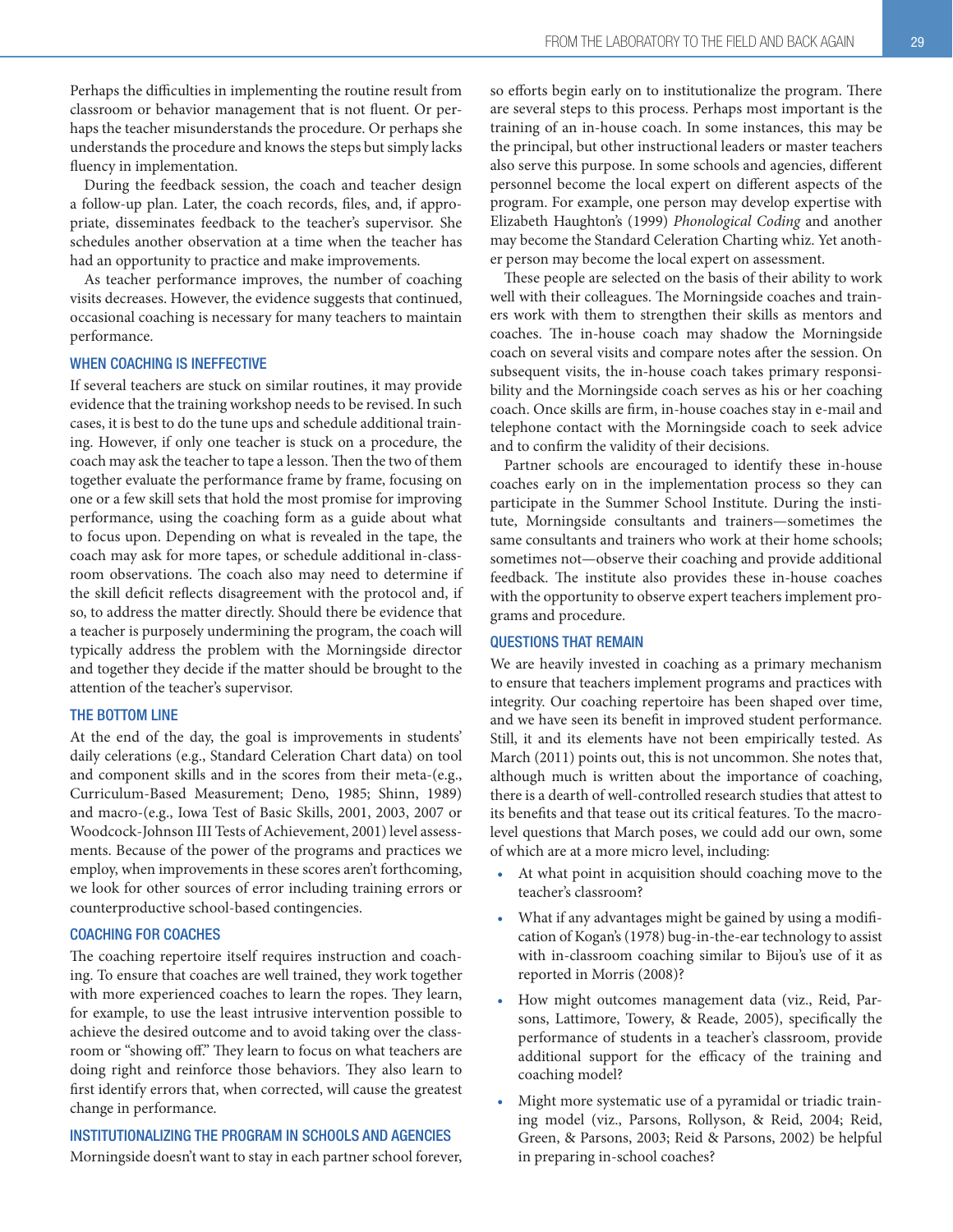

## MORNINGSIDE READING @ FORT FRASER ELEMENTARY, BRITISH COLUMBIA

Figure 2. Reading data from a Morningside implementation at Fort Fraser School in British Columbia.Canada

What school-based contingencies support teachers implementing programs with fidelity?

## **EVIDENCE OF EFFECTIVENESS**

As a service-oriented program, our primary interest is in student performance. Specifically, we are interested in the degree to which their performance following implementation of the Morningside Model of Generative Instruction reveals an improvement in learning trajectory. We are first interested in performance of students in the laboratory school and then in schools and agencies where our programs and practices are adopted. Generally, we expect the greatest growth where we have the most control over teacher quality and treatment integrity in the laboratory school. In implementations outside of the laboratory school, we look for learning trajectories that are an improvement over historical trajectories. When these changes do not obtain, we first look at any data we may have on treatment fidelity to see to what degree it may influence performance. We also ask questions about similarities and differences in the student population or school culture that may have moderated outcomes.

In this section, we present data on the effectiveness of programs offered at the laboratory school in Seattle and on the effectiveness of the programs which have been implemented in schools and agencies throughout the United States and Canada. These data come from the macro-level assessment we described earlier and are summative in nature. In most cases, we refer to growth in percentile ranks and grade equivalent scores, mindful of the difficulties inherent in them. That's because growth, characterized in this way, has been required by funding agencies and others who review our work.

Although the data speak for themselves, a summary lead may be appropriate here. At the laboratory school and in most of the schools where we've been invited to implement our programs, children come and go throughout the year; further, in our partner schools and agencies, it's not at all uncommon for contracts to be finalized after the school year has begun. We believe it is

MORNINGSIDE MATHEMATICS @ FORT FRASER ELEMENTARY, BRITISH COLUMBIA CTBS NATIONAL PERCENTILES



*Figure 3.* Mathematics data from a Morningside implementation at Fort Fraser School in British Columbia, Canada

a major tribute to the power of the interventions we use that we are able to begin mid-year, coach teachers to use programs and routines many of which are completely unfamiliar to them, integrate new students into programs, and still see gains that surpass historic gains for children in the programs we serve. We would be remiss not to credit the tremendously creative and empirically based colleagues whose programs we incorporate into our technological mix. Some of them are noted throughout this article; others have been noted in our text (Johnson & Street, 2004b) and in other publications.<sup>2</sup>

The remarkable results of Morningside Academy's initial 11-year study of its children's mean standardized test gains in reading, language arts, and mathematics have been reported elsewhere (Johnson & Layng, 1992). During that time, reading averaged 2.5 years growth per school year, growth in language arts approached an average of four grade levels, and mathematics scores rose to more than three grade levels of improvement per school year.

A systematic and thorough laboratory school evaluation ended in 1992. Since then, however, we have continued to assess students each year in September and June on a variety of in-house, state, and national measures. Since its beginning, Morningside Academy has served several thousand children in the laboratory school. Children's median achievement test performance gains remain above two grade levels per year in reading, language arts, and math. In addition, we continue to offer a money-back guarantee that requires us to return tuition to parents whose children don't gain at least two years in their area of greatest deficit. We do this despite the fact that, as a laboratory school, we are constantly trying out new programs, protocols, and routines. As we reported earlier, we rarely have to make good on the guarantee.

Since 1991, Morningside Teachers' Academy (MTA) has successfully implemented programs in over 125 schools and organizations with over 40,000 students in Illinois, Washington, Geor-

<sup>2</sup> For a full list of programs we currently use, contact Morningside Academy at 206-709-9500 or kent@morningsideacademy.org.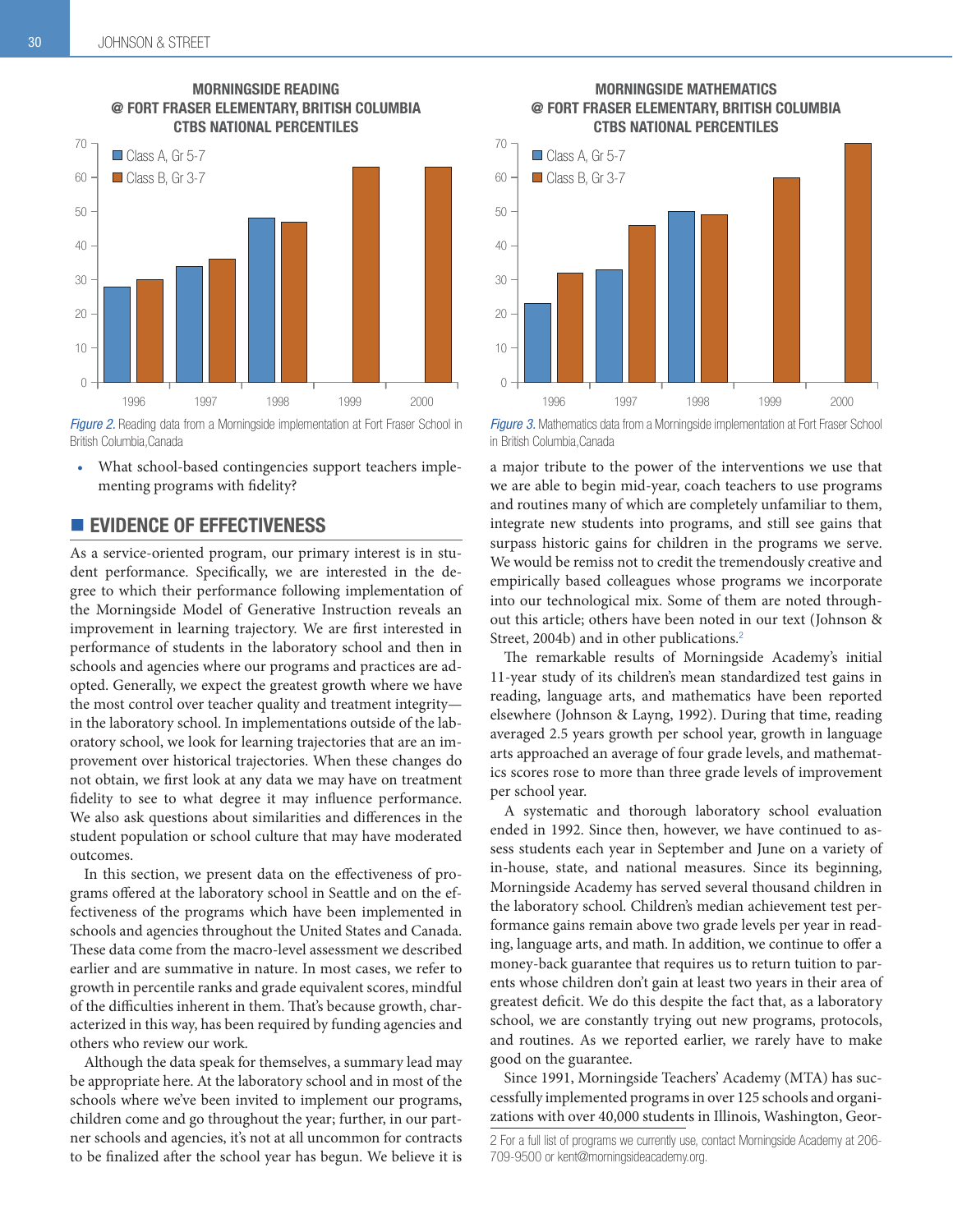gia, Pennsylvania, British Columbia, South Dakota, Oklahoma, Hawaii, and Utah. Students in the Chicago Public Schools, the Nechako School District in British Columbia, the Seattle Public Schools, DeKalb County Georgia Public Schools, and elsewhere have profited from our services. MTA has also contracted with several First Nation and American Indian schools in British Columbia, Washington, Montana, South Dakota, and Oklahoma, assisting them to develop programs in their schools and adult literacy centers. Adult learners in the City Colleges of Chicago and at Motorola Corporation in Phoenix have also made enormous strides in their reading, writing, reasoning, and math skills. A sampling of standardized achievement test results for these external partnerships, some of which also are presented in our book (Johnson & Street, 2004b) is presented below.

Elsewhere (Johnson & Street, 2004b), we have reported gains at Fort Fraser Elementary School, a small rural public school in northern British Columbia, following their partnership with MTA, but they bear repeating here. Figure 2 and Figure 3 show Fort Fraser's student gains in national percentile ranking in reading and mathematics respectively on the Canadian Test of Basic Skills (CTBS; 1998) over a 5-year period for students in grade five through grade seven and for students in grade three through grade seven. Both groups made steady gains in both mathematics and reading percentile ranking, achieving scores at the national norms within two years. After four years, both groups ranked well above average in both reading and math, and student performance had risen from a ranking of thirteenth in a district of 25 schools to second in math and fifth in reading. Writing performance, which was systematically measured in one year of the project, improved as well. At the beginning of the year, only 39% of students were at grade level. After nine months, 80% of students were at grade level.

MTA-certified programs have similar effects in the primary grades. Figure 4 and Figure 5 show how the distribution of first grade students' national percentile ranks on reading test scores

MOUSE MOUNTAIN ELEMENTARY SCHOOL



Figure 4. Improvements in national percentile rank in reading following a Morningside implementation among first graders at Mouse Mountain Primary School in British Columbia.

#### MOUSE MOUNTAIN ELEMENTARY SCHOOL GRADE ONE STUDENT READING PERFORMANCE FALL, 1996 AND SPRING, 1997 GATES MCGINITIE TEST OF READING

PERCENT OF GRADE 1 STUDENTS "ABOVE AVERAGE



*Figure 5.* Increases in students' percentage of reading "above average" following a Morningside implementation among first graders at Mouse Mountain Primary School in British Columbia.

at Mouse Mountain Primary School in British Columbia shifted in one school year.

Morningside Teachers' Academy has worked equally well in urban schools with students from economically impoverished backgrounds. For the three Seattle School District schools whose data we report here, 76%, 64%, and 81% of their students qualified for free lunch compared to 44% in the school district. Only eight other schools in the district had 75% or more students who qualified for free lunch. The average Washington Assessment of Student Learning (WASL; Washington State Office of the Superintendent of Public Instruction, 1996) reading gain in those eight schools since the test was instituted in 1998 was 7%. The average WASL reading gain in the three schools that implemented MTA reading programs was 22%. Figure 6, Figure 7, and Figure 8 show WASL results, which are reported as the percent of students who met or exceeded ("passed") the state standard, for grade four students in schools that implemented MTA reading programs. In each figure, the 1999 data represent results prior to MTA implementation. The 2000 and 2001 data show the results after MTA reading programs were implemented.

Each year shows four bars. The first bar indicates the percent of students who passed the reading test. The second bar indicates the percent of students who passed the math test. Since MTA did not implement a math program in these schools, these data serve as a quasi-experimental control. The third bar indicates the percent of students who passed the reading test across the Seattle School District. The fourth bar indicates the percent passing the reading test across Washington State. In each case, (a) substantial gains occurred after MTA reading was implemented; (b) all three schools were rapidly approaching average district and state levels; and (c) math percentages did not increase, providing some confidence that other changes in the school were not responsible for the growth in reading achievement.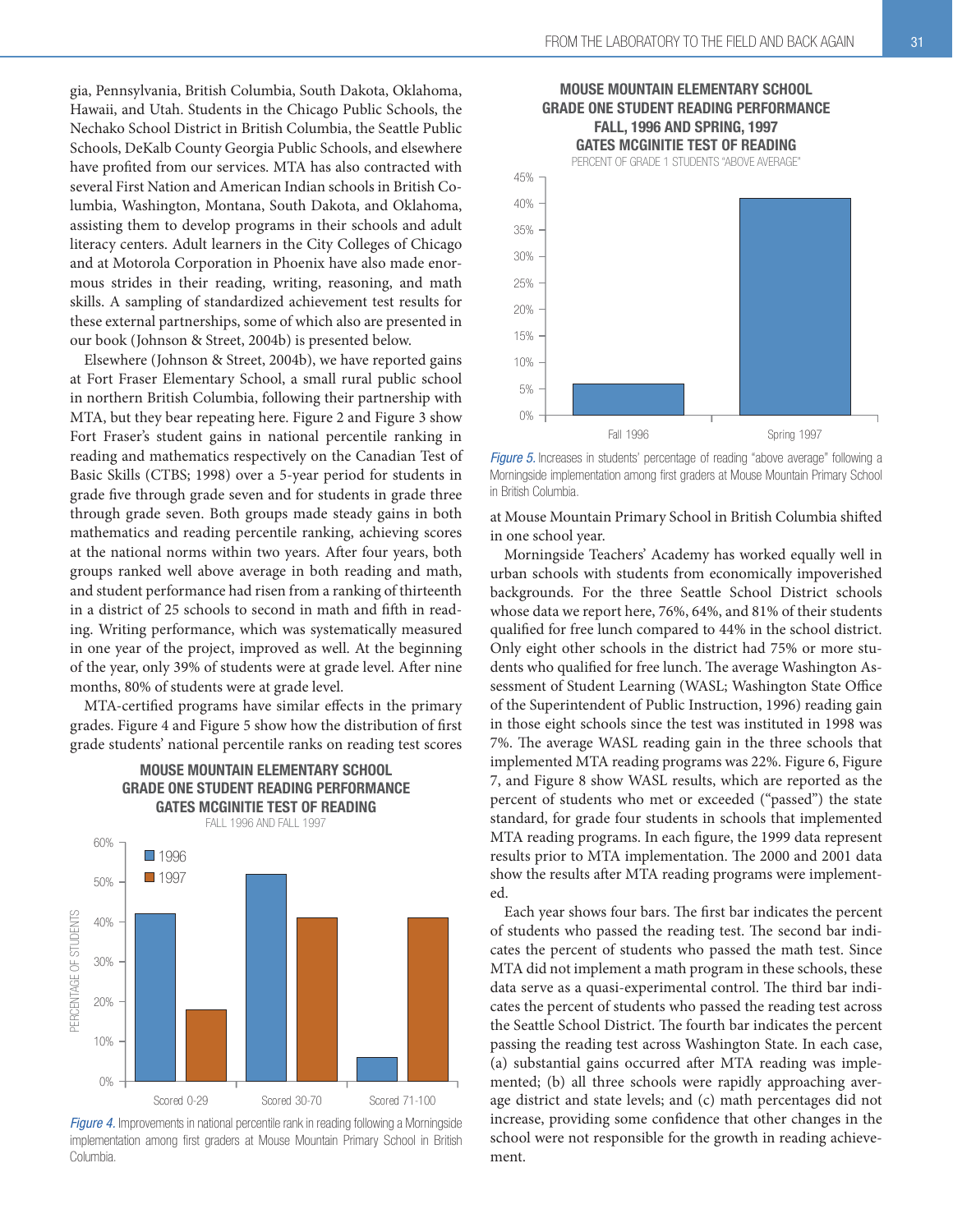

Figure 6. Improvements in reading scores on the Washington Assessment of Student Learning (WASL) following a Morningside implementation at Thurgood Marshall Elementary School in Seattle, WA

In 1995, an MTA summer school skills enhancement program for 176 Seattle Public Schools fifth graders who were at-risk for advancing to middle school posted impressive scores as well. Students studied two of three foundations areas (reading, writing, and/or mathematics). During the five-week program, 80% (141 students) gained at least eight months in grade equivalent scores in at least one skill area, and 62% (110 students) gained at least eight months in their skill of greatest deficit.

Morningside Teachers' Academy participated in the original Chicago Public Schools' Children's First Initiative from 1996- 1998 at the invitation of city mayor, Richard Daley. Seventeen schools in the district volunteered to partner with MTA. In the initial pilot project, after seven months of MTA reading programs, eighth grade students at Carter-Woodson Elementary School in Chicago gained an average of 2.3 grade levels on the Metropolitan Achievement Test 6. Not a single student was at grade level at the start of the program. Within seven months, 27% of the students were at grade level.



*Figure 7.* Improvements in reading scores on the Washington Assessment of Student Learning (WASL) following a Morningside implementation at Emerson Elementary School in Seattle, WA

Figure 9, Figure 10, and Figure 11 provide evidence of Morningside's impact on student growth in reading as measured by the ITBS at three schools in the Chicago School District: Hearst Elementary, McKay Elementary, and Herzl Elementary. The figures show historic growth of students before Morningside, expected growth of one year for one academic year or 10 months of seat time, and actual growth following implementation of Morningside programs and practices. Students at Hearst (Figure 9) were gaining 8 months a year before and 12 months after Morningside. Growth at McKay (Figure 10) grew from 8 months a year to an impressive 15 months. At Herzl (Figure 11), growth improved from 8 months to an even more astonishing 20 months. These same data are presented in tabular form in Table 1.

Figure 12 presents summary data in reading comprehension performance averaged across the 17 Chicago Public Schools that partnered with MTA. It shows the percentage of students that were at or above the  $50<sup>th</sup>$  percentile in reading comprehen-



*Figure 8.* Improvements in reading scores on the Washington Assessment of Student Learning (WASL) following a Morningside implementation at Highland Park Elementary School in Seattle, WA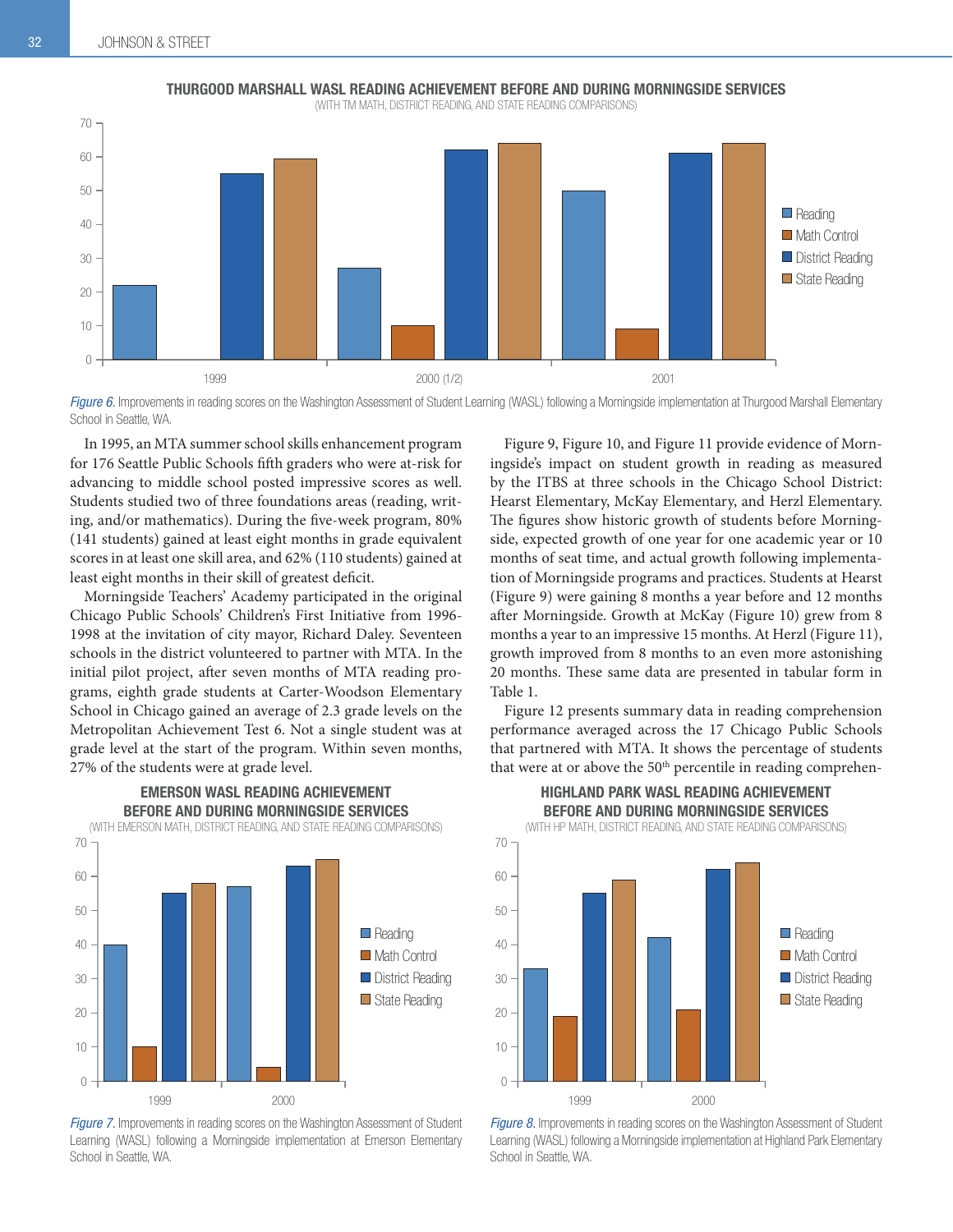READING MONTHS GAINED VS. MONTHS TAUGHT FOR STUDENTS FROM HEARST ELEMENTARY

PARTICIPATING IN 1996-1997 MXC/MORNINGSIDE FIRST YEAR



*Figure 9.* Improvements in reading on the lowa Test of Basic Skills following a Morningside implementation at Hearst Elementary School in Chicago, IL. The gray line shows historic growth per year for students enrolled at the school; the orange line shows what growth would look like if students were growing a year for every year in school; and the blue line shows their actual growth following the Morningside implementation.

sion on the ITBS in each grade in two of the MTA/Chicago partnerships. The first bar for each grade presents the mean percentage of students who were at or above the 50<sup>th</sup> percentile for a seven-year period (1990-1996) prior to implementing MTA reading programs. The second and third bars represent the mean percentage of students who were at or above the 50<sup>th</sup> percentile after one and two years of MTA respectively. These data reveal that students at each grade level performed significantly better in the two years of the MTA implementation than in the previous seven years.

More recent implementations have also produced impressive results. In 2001, MTA entered into a now 11-year relationship







READING MONTHS GAINED VS. MONTHS TAUGHT FOR STUDENTS FROM MCKAY SCHOOL

PARTICIPATING IN 1996-1997 MXC/MORNINGSIDE FIRST YEAR



*Figure 10.* Improvements in reading on the lowa Test of Basic Skills following a Morningside implementation at McKay Elementary School in Chicago, IL. The gray line shows historic growth per year for students enrolled at the school; the orange line shows what growth would look like if students were growing a year for every year in school; and the blue line shows their actual growth following the Morningside implementation.

with Pine Ridge Indian School on the Pine Ridge Reservation in South Dakota. The goal was to improve reading scores. Figure 13 shows improvements in reading on the Stanford Achievement Test 9 following only four months of a Morningside implementation. The same students whose percentile scores in kindergarten were at the 27<sup>th</sup> percentile improved to 41<sup>st</sup> percentile one year later. The primary curriculum for these first grade students was Sprick, Howard, and Fidanque's (1998) Read Well. Students in second and sixth grades also made impressive gains after four months of Morningside technologies imbedded into the Scott Foresman Reading (2000) curriculum.

After a five-year stint in which Morningside Teachers' Academy (MTA) provided consultation, staff training, and teacher coaching to improve reading skills and strategies and reading test performance of students at Riverside Indian School (RIS), the second-largest off-reservation Bureau of Indian Affairs board school in the United States, students achieved federally specified levels of "annual yearly progress" (AYP) through their performance on tests of reading independently administered by the State of Oklahoma. This was the first time the school had achieved expected AYP since the No Child Left Behind legislation had taken effect. Pleased with the outcome and believing they could maintain the MTA protocols and programs, RIS officials discontinued the project and did not take advantage of

Table 1. Gains in grade equivalent reading scores for students in three Chicago School District Schools from 1996-1998.

|                                 | Historic gains for<br>each 10 months of<br>reading instruction | Gains with MTA for<br>each 10 months of<br>reading instruction |  |  |
|---------------------------------|----------------------------------------------------------------|----------------------------------------------------------------|--|--|
| <b>Hearst Elementary School</b> |                                                                | 12                                                             |  |  |
| McKay Elementary School         | Χ                                                              | 15                                                             |  |  |
| Herzl Elementary School         | Χ                                                              | 20                                                             |  |  |
|                                 |                                                                |                                                                |  |  |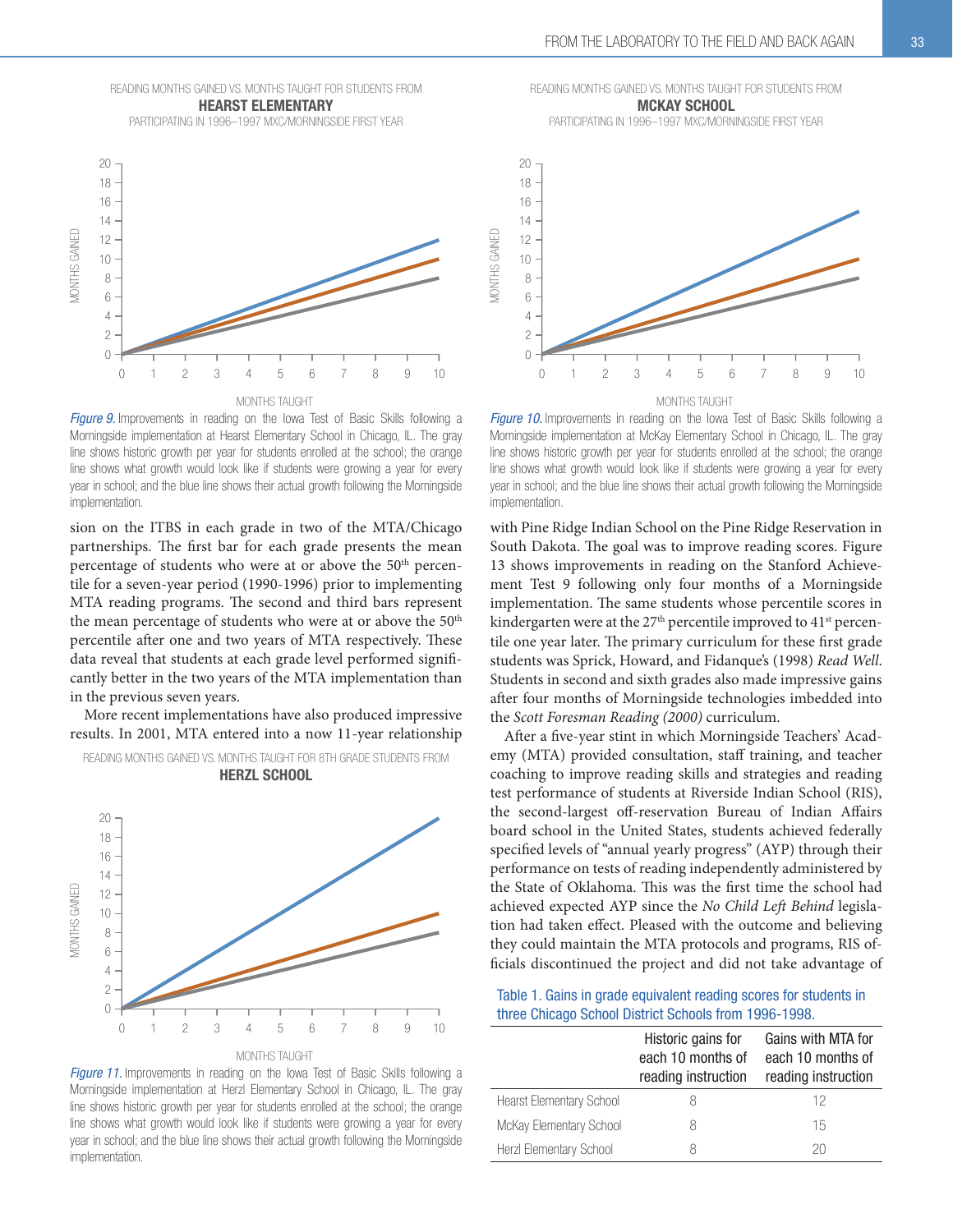

*Figure 12.* Improvements in reading comprehension on the lowa Test of Basic Skills across all 17 Chicago public schools that implemented the Morningside model.

our offer to select one or more on-site peer coaches and train them. Subsequently, program implementation drifted and some programs that had been instrumental to student success were dropped, either officially or by individual teachers. In late 2009, following a year in which test scores did not meet AYP, MTA was once again invited to partner with RIS to provide a booster shot for teachers who had been previously trained, to provide training for new teachers, to emphasize reading comprehension, and to ultimately establish a school-based coaching model that would ensure continued implementation when MTA consultants, trainers, and coaches were no longer on site. Because of the late date of finalizing the contract, training did not begin in earnest until February 2010. Thus, the 2009-2010 performance gains reflect the impact of approximately 3.5 months or slightly less than half a year of program implementation. In addition, because teachers were instructing an unfamiliar program, progress through the lessons was slow and students had barely scratched the surface of the program's potential by the time the posttest was administered. Even so, results were encouraging for

#### PINE RIDGE INDIAN SCHOOL

AVERAGE NATIONAL PERCENTILE RANK IN READING ACHIEVEMENT, SAT-9. STUDENTS CURRENT PERFORMANCE WITH MORNINGSIDE READING FOR 4 MONTHS COMPARED WITH THEIR PERFORMANCE IN THE PREVIOUS GRADE BEFORE MORNINGSIDE



**Figure 13.** Improvements on the 2002 Stanford Achievement Test 9 following a Morningside implementation at Pine Ridge Indian School in South Dakota

the four grade levels in which the program was implemented. Table 2 lists average pre- and post-test scores and average gains by grade level and percentile for students in grades 5 – 8 on the ITBS reading comprehension subtest. Figure 14 presents a graphic representation of the grade equivalent score data. In all cases, students gained more than half a year on pre- to post-test performance, gains that are particularly impressive when compared to their historical progress. Figure 15 provides a picture of the improved performance trajectory in reading comprehension for sixth grade students in Dixon's (2008) Reading Success: Level A program compared to their historical trajectories and to expected annual growth of one grade per year.

One-tailed t-tests revealed that differences from pre- to posttest scores were significant for grade 6 ( $p = .0015$ ), grade 7 ( $p$ = .019), grade 8 ( $p = .027$ ), and for all students combined ( $p =$ .0001). Although the fifth grade students' scores are included in the totals, an individual test for that grade was not performed because of the small  $n$ . The evidence suggests that the array of programs implemented by MTA substantially improved the reading comprehension of students as measured by the ITBS reading comprehension subtest.

## **FROM THE FIELD TO THE RESEARCH** LABORATORY—A CALL FOR EMPIRICAL RESEARCH

Morningside Academy is a laboratory school in which scientifically validated curricular, management, and instructional elements are combined and recombined to produce anticipated student gains on specified outcomes. Through Morningside Teachers' Academy, we have extended the reach of these elements to the benefit of children and adolescents from diverse backgrounds who have struggled academically. We employ a changing criterion design and chart data on Standard Celeration Charts. The result is a mountain of evidence that students are learning and they are doing so faster than they were before they entered our laboratory school or one of our partner schools or agencies. As a field-based laboratory school, we rarely do bench science; that is, we rarely test individual elements of our curricular and instructional protocols to determine their rela-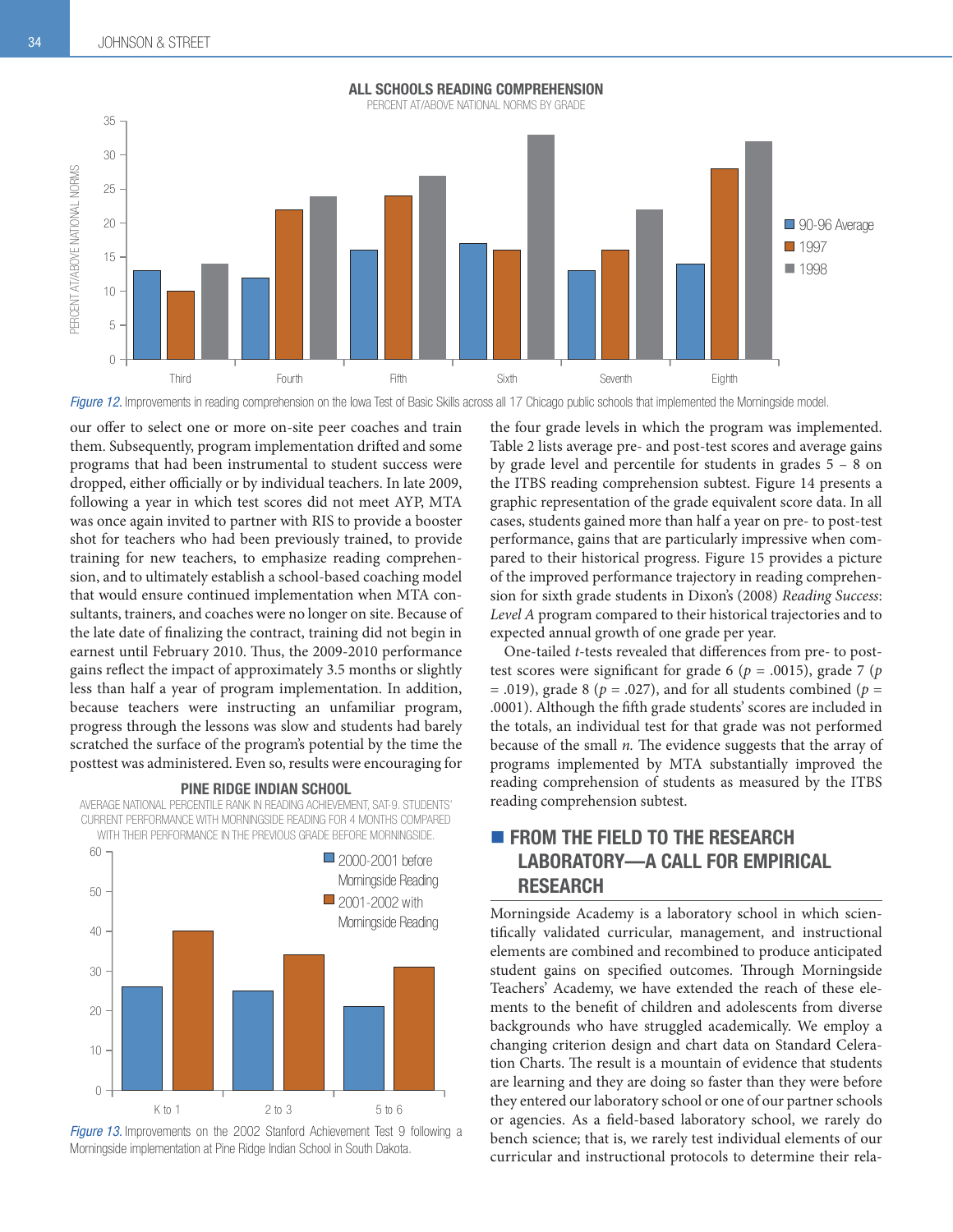

*Figure 14.* 2009-2010 Improvements in grade equivalent scores on the ITBS reading comprehension subtest for students in grades  $5-8$  at Riverside Indian School in Anadarko, OK for the 2009-2010 school year.

tive contributions toward our overall success. We don't systematically vary procedures in a rigorous experimental design.

This approach is consistent with the perspective forwarded by Johnston (1996) in his article in The Behavior Analyst titled "Distinguishing Between Applied Research and Practice." Johnston outlines three different levels of research appropriate for each of three levels of scientifically-driven organizations. According to his approach, organizations in the first level devote their efforts to basic human research in socially important areas and are found mostly in university settings. This research produces empirically verified techniques that may be applicable in a variety of situations and develops programs and "packages" that may be useful across the span of human service. Organizations in the second level are research communities that conduct experimentally controlled studies in applied settings. They are often part of a college or university or university-affiliated facility. Much of the research described in the Journal of Applied Behavior Analysis is produced by level two organizations. Sometimes level two research is not immediately applicable; rather it requires translational research (Mace & Critchfield, 2010) to discover and verify optimum application in level three settings.

Morningside Academy, as a service-oriented facility, illustrates the third level. Level three organizations provide an important service. They apply scientific research findings and they expose flaws in procedural explanations. While they engage in macro-level assessment to demonstrate the effectiveness of their work, the work is often homogenized from several studies. The primary directive of most level three service-oriented facilities is to do what it takes to achieve the outcomes they promise. Rarely do they conduct experimentally controlled studies. As a third level scientifically driven facility, Morningside Academy packages together empirically supported curricula and instructional strategies to the benefit of our clients. We proceduralize curriculum in the laboratory school to make it more teacheror student-friendly. We find ways to integrate several effective strategies into a workable set of routines for teachers. As we do this work, we feel we are recapturing the original intent of laboratory schools (Dewey, 1990a, 1990b): to test research findings through application in a complex environment on the one hand, and to pose interesting questions on the other hand. This interplay between field-based settings and the research laboratory ensures that basic research is helping to achieve solutions to authentic problems and that application is grounded in scientific study.

That said, sometimes Morningside faculty members become interested in a question and conduct informal research in their classrooms to tease out an answer. One of our master teachers, Marianne Delgado, developed just such a curiosity about the relative impact on memory of vocabulary words presented using a flash card approach as compared to an approach recommended by Isabel Beck and her colleagues (Beck, McKeown, & Kucan, 2002). In her classroom, she divided a group of what Beck calls "Tier 2" words—high frequency words found across a variety of domains that are appropriate for mature language users—into two sets. In an alternating treatment design, students either were given definitions and applied a typical flash card strategy or they developed richer understanding of the words using four strategies Beck, et al. recommend: Identifying the word's definition from context clues, determining if the word carried a positive or negative connotation; generating multiple forms of the word; and generating original sentences using the word. More than six months later, Delgado administered a vocabulary retention test and found that students could accurately define many more words they learned through the expanded approach than by memorizing definitions on flash cards.

Even so, it is rare that Morningside teachers can carry out well-designed research that could withstand the scrutiny of the scientific community. That's why we have, in a number of venues, encouraged research-sophisticated colleagues to undertake some of the interesting questions that emerge from our work. There are many areas in which additional research could benefit our enterprise. The behavior analysis community has ques-

Table 2. Average pretest and posttest *ITBS Reading Comprehension Subtest* grade equivalent and percentile scores for students in grades 5 – 8 at Riverside Indian School participating in Dixon's *Reading Success.*

| Grade<br>Level | <b>Pretest Grade</b><br>Equivalent | Posttest Grade<br>Equivalent | <b>Difference</b> | Pretest<br>Percentile | Posttest<br>Percentile | <b>Difference</b> |
|----------------|------------------------------------|------------------------------|-------------------|-----------------------|------------------------|-------------------|
| 5              | 2.85                               | 4.40                         | .55               | 8.50                  | 30.00                  | 21.50             |
| 6              | 4.77                               | 5.88                         | .11               | 26.50                 | 38.40                  | 11.90             |
|                | 6.36                               | 7.01                         | .65               | 37.71                 | 40.71                  | 3.00              |
| 8              | 6.95                               | 7.86                         | .91               | 35.28                 | 40.72                  | 5.44              |
| All Grades     | 6.21                               | 7.10                         | .89               | 33.43                 | 39.89                  | 6.46              |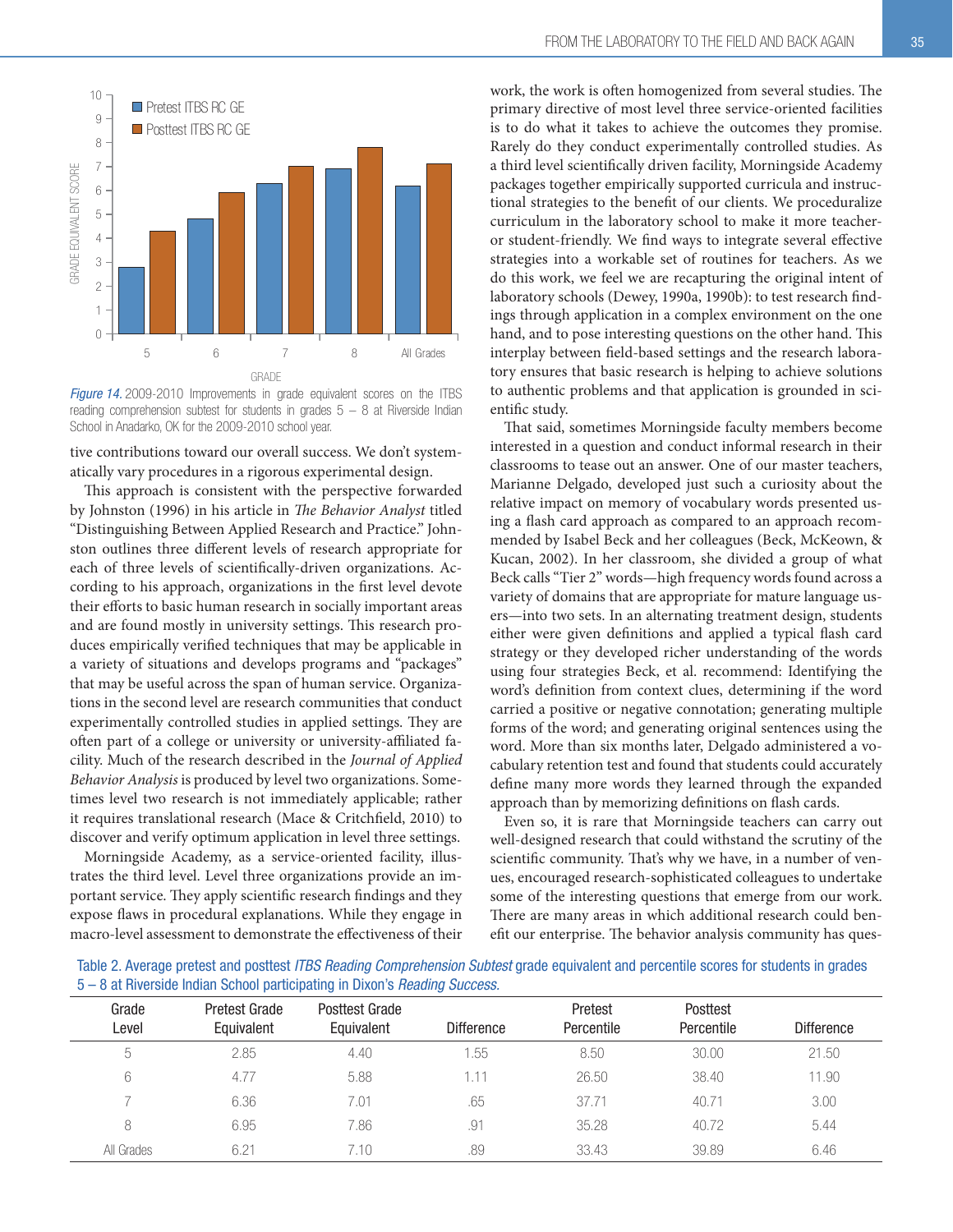

Figure 15. Improved performance trajectory in ITBS reading comprehension scores for sixth grade students at Riverside Indian School in Anadarko, OK participating in Dixon's Reading Success: Level A program compared to their historical trajectories and to expected annual growth of one grade per year. Scores are for 2009-2010.

tioned the research basis of Precision Teaching generally and fluency specifically. In the remainder of this article, we'll discuss the questions that have emerged.

Within the field of Precision Teaching, a number of practices have emerged that appear to improve students' performance in both the short and long term, but few if any have been empirically validated. Some scholars have challenged fluency proponents to provide better evidence that fluency-building or, more appropriately, frequency-building training—which is at the heart of Precision Teaching—is critical to the performance gains they report. For example, a recent article by Heinicke, Carr, LeBlanc, and Severtson (2010) summarizes concerns related to the use of fluency training in the behavioral treatment of autism. Despite our strong support of the Precision Teaching approach and considerable "soft" evidence of its effectiveness, we agree with Heinicke and colleagues that the field lacks adequate hard evidence of the benefits of frequency building and support both basic and applied research that would support or refute its importance.

In the basic research arena, we are encouraged by the work of Porritt, Van Wagner, and Poling (2009) who designed an animal analog to investigate with pigeons if "accuracy was higher under conditions that generated a higher rate of responding without altering the rate of reinforcement or number of trials arranged" (p. 297). Pigeons learned chains of pecking three response keys where the reinforced key sequence was contingent on the color of the illuminated keys. The number of trials, rate of reinforcement, task difficulty, and motivating operations were held constant, but the rate of responding was varied across three experimental conditions by imposing 5-s. delays between each stimulus presentation within a chain, 15-s. delays between chains, or no delays. Porritt, et al. found that accurate retention of previously-learned chains and accurate acquisition of new chains were significantly higher when there were no delays or delays between chains; that is, when the rate of responding within a chain was unimpeded. When delays were imposed within a chain, acquisition and retention were impaired. The

results support the beneficial effects of training to a fluency criterion.

In their study, Porritt, et al. (2009) identified and controlled for a number of potential confounds and set a path for continued basic animal research related to the efficacy of frequency building. We agree with the authors that a number of controls are necessary to empirically validate the relative effectiveness of frequency building. We described seven such conditions in our book The Morningside Model of Generative Instruction: What it Means to Leave No Child Behind (Johnson & Street, 2004b). We continue to assert their importance. They include:

- t Equalizing trials between frequency-building approaches and other comparison groups;
- Beginning frequency-building procedures with performances that are firm at frequencies between 10 and 20 correct per minute with no errors;
- Ensuring that no feedback is provided during the timing period;
- Presenting stimuli in a free-operant approach that doesn't impose ceilings on performance;
- Protecting against ceiling effects by not requiring an observing response in all match-to-sample arrangements; and
- Conducting studies in advance of comparisons between fluency building and other comparison approaches to determine frequency aims necessary to get the MESAG (see below) and then set aims for all groups accordingly.

#### FOUR AREAS FOR RESEARCH IN PRECISION TEACHING

We strongly support research that will provide the kind of basic science investigation that Porritt, et al. (2009) have launched and the kind of hard evidence that Heinicke, et al. (2010) have called for. We have identified four areas for research within Precision Teaching that we believe are critical to validating its value in the educational arena each of which is described below. They include the role of performance rate as an indicator of main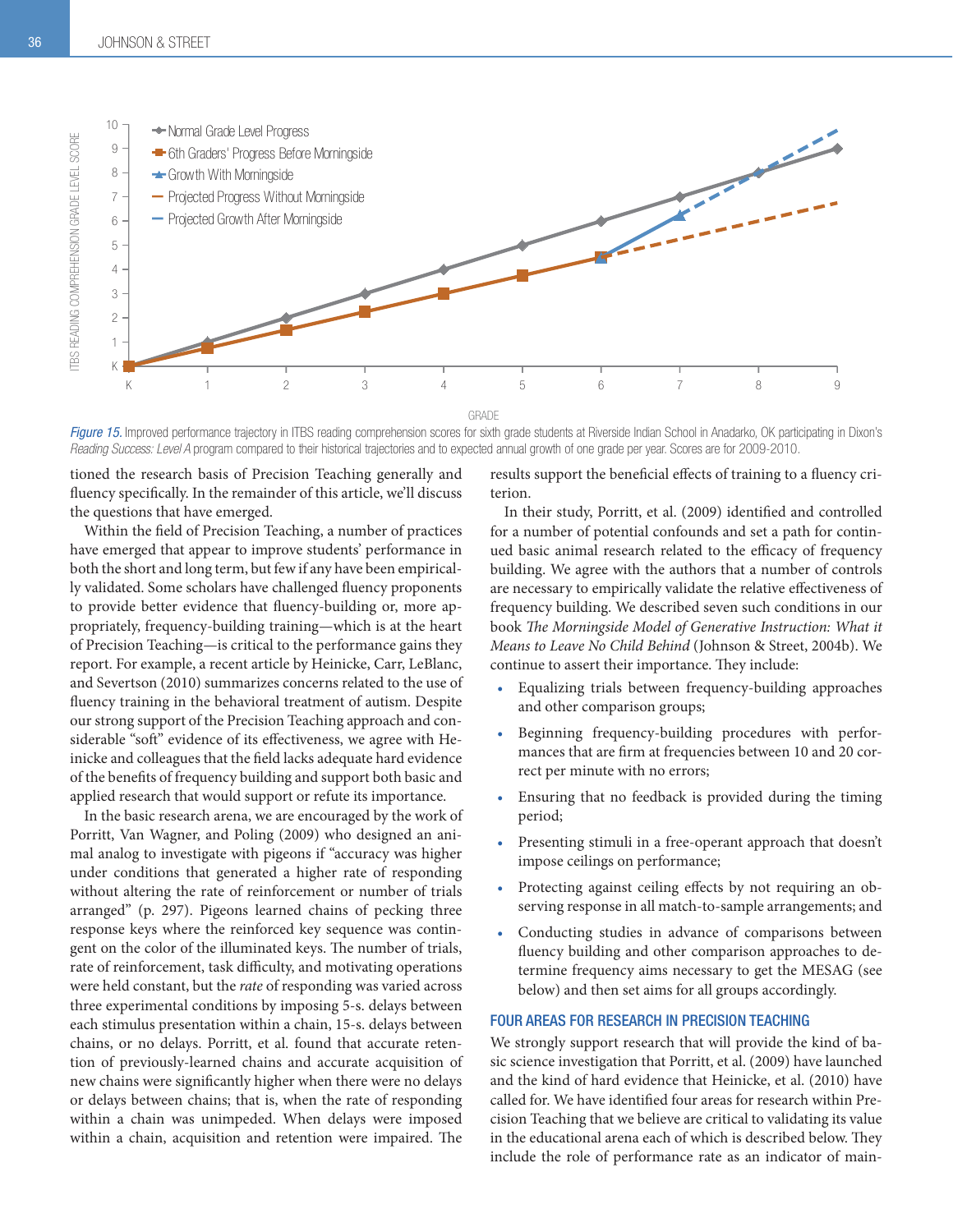tenance, endurance, stability, application, and generativity; the relative use of massed versus distributed practice and chunk size which we have labeled "frequency plus;" the value of setting performance aims; and the effects of goal setting on celeration. From these descriptions, we have teased out what we believe to be the ten most important research questions and include them in a "David Letterman Revisited" format at the end of this section.

*Performance rate as an indicator of MESAG: Maintenance, endurance, stability, application, and generativity.* From the outset, Morningside adopted Precision Teaching, an approach to practice that assumes that rate of responding is itself a critical predictor of fluency, to ensure student mastery of critical skills. In doing so, we agreed with arguments set forth by Ogden Lindsley (1991) and others that rate of responding or frequency adds power over accuracy of responding, and that number of trials alone does not predict fluency. Over the years, we've adopted several different acronyms for the attributes of fluent performance. It began with REAPS (retention, endurance, and application performance standards). Later evidence led us to include two additional attributes, and the acronym became RESAA (retention, endurance, stability, application, and adduction). More recently, we've reformed the acronym once again to make it more memorable; we now encourage teachers and students to "Get the MESsAGe!" (maintenance, endurance, stability, application, and generativity). These acronyms serve as a reminder that fluency describes performance that is easily maintained, endures over time, is stable in the face of distraction, is readily applied to "problems" similar to those which students have practiced, and is easily recruited to new problem solutions.

 A number of behavior analysts and educational researchers have challenged Precision Teaching's assertions, citing insufficient evidence of its effectiveness. Precision Teachers and other rate-building enthusiasts counter that while there is no evidence, rate building is preferable because it is considerably more efficient than a slow trial-by-trial practice. However, opponents say the approach is unnecessarily stress-producing, and that the anxiety that results isn't worth the time savings.

In his extensive review of the literature on behavioral fluency, Binder (1996) describes over a dozen studies that have tested the degree to which frequency predicts maintenance, endurance, stability, application, and generativity. While these studies expand our understanding of this important question, as a group, they lack the kind of control that science requires. Many times the amount of practice is larger in the fluency condition, so one could say that amount of practice alone can produce maintenance, endurance, stability and application. Many times the amount of practice between fluency and control groups is equal but the average frequency of the control group's performance equals the fluency group, eliminating a basis of comparison. Some researchers have selected frequency aims that are considerably below levels predicted to produce the by-products of frequency. The bottom line: both basic and applied research that employs all appropriate controls is sorely needed.

*Frequency plus.* At Morningside, we have come under the control of a number of practices that surround frequency-building exercises. Some of these come from the behavioral literature; others come from the broader educational literature. Some are based on empirical evidence; some are simply described in the literature as best practices. These include:

- We make contexts for practice plentiful and varied, consistent with a general case analysis.
- We arrange for practice of "optimal size" chunks, usually small.
- We begin practice sessions with massed practice and continue massed practice until students reach a frequency criterion that predicts certain learning outcomes.
- We then provide additional, distributed practice, using practice materials that blend the newly learned material with other previously learned elements of the same type.
- When certain frequencies are reached, we shift to weekly and then monthly refresher practice.

Beginning with the assumption that behavioral fluency as defined by maintenance, endurance, stability, application, and generativity is an important outcome of education, the field of Precision Teaching would benefit from controlled studies to affirm or discredit the value of these practices. In addition, for those that prove useful, it would be helpful to have guidelines that suggest appropriate parameters for their use. For example, to what fluency levels should massed practice continue before moving to distributed practice?

*Setting aims.* Setting aims for individual instructional objectives is time-consuming. We support research similar to that of Fabrizio and Moors (2003) to set aims for learning channels, not instructional objectives. Learning channels, first described by Eric Haughton (1972, 1980), specify the "input" and "output" for an activity. For example, an action in which one sees a stimulus and says a response is called a "see/say" channel and is differentiated from those in which the student hears a stimulus and says a response (a "hear/say") or one in which the students hears a stimulus and writes a response (a "hear/write"). Fabrizio and Moors empirically tested their aims with children with autism working in an environment where learning channels and tasks show tight correspondence between the activity in the "input" and the activity in the "output." Johnson (2003) called for an expansion of their work to encompass all channels and to suggest aims for objectives in which the "input" and the "output" do not line up so tightly. Their channel-based approach to aim setting could produce a set of aims for a still finite set of learning channels that would serve the larger array of educational settings. He argues that levels of complexity of tasks within each channel might set the stage for a different aim and cites the following two "see/write" tasks to illustrate the point:

- In a "see/write" text objective, the learner sees a passage and writes or copies it.
- In "see/write" combined sentences, the learner sees a set of short, choppy sentences and writes a longer, complex sentence that incorporates the content from the short, choppy ones.

In the language of Precision Teaching, the observable stimulus conditions and the actions that define a target behavior and its frequency and celeration aims are called "pinpoints." John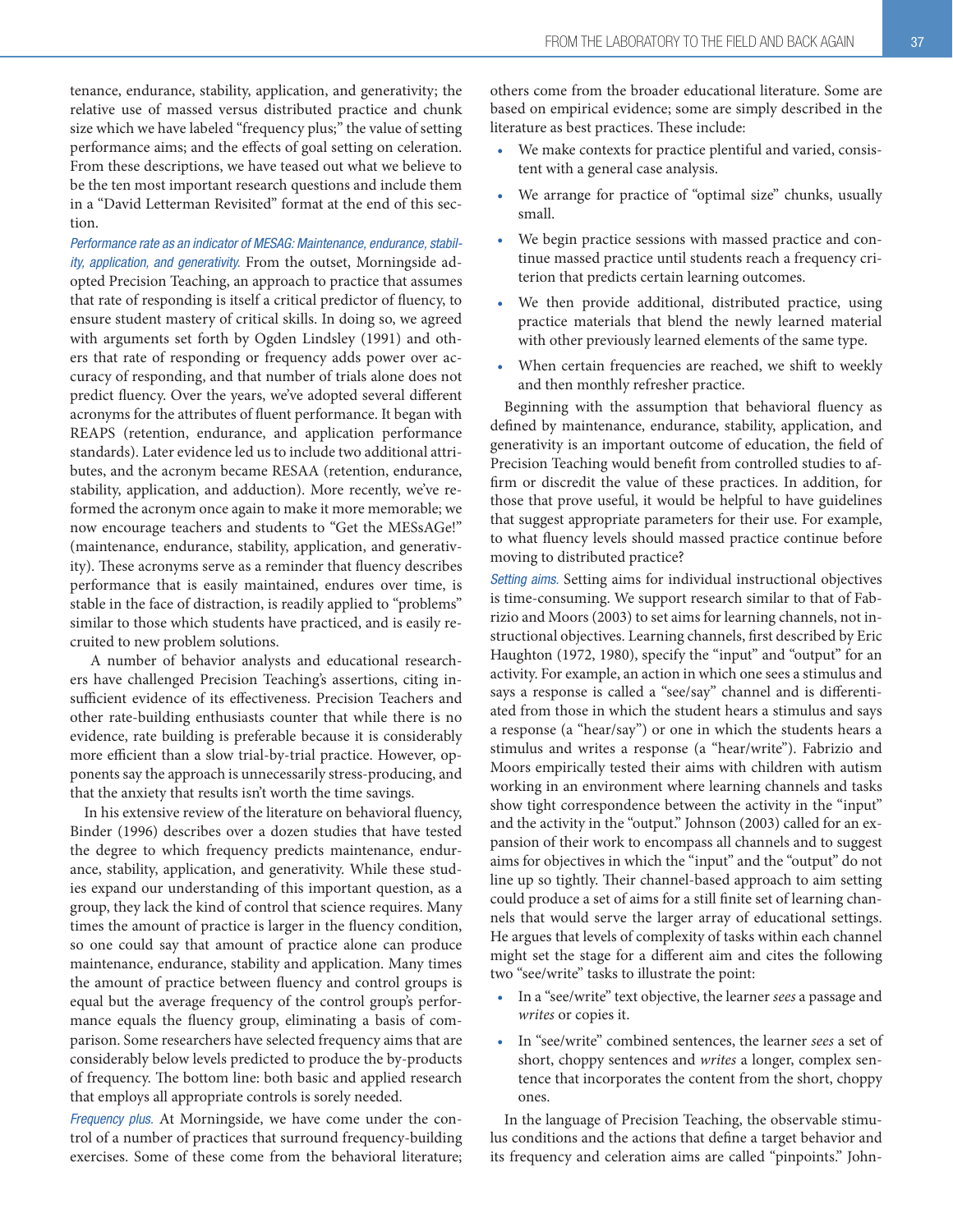son notes that a review of the wider range of objectives typical of general education and business and industry pinpoints might lead to the discovery of several levels of learning channel aims and result in a channel-by-level (basic, intermediate, complex) aims matrix.

*Effect of goal setting on celeration.* In current practice, many teachers draw an anticipated celeration line on the daily Standard Celeration Chart to establish expected progress from baseline performance to an eventual performance aim. Daily goals are then derived from these celeration lines and are typically communicated to learners. For many years, celeration lines reflected an expectation that performance would grow 1.25 times (X1.25) per week. That is, if performance begins at 100 movements per minute, after one week of practice, one could reasonably expect performance at 125 movements per minute. As evidence mounted that student growth routinely exceeded the projected celeration line, Lindsley and others began to experiment with steeper celeration lines, X2 or X3 growth. Morningside Academy set a celeration aim of X2 for most of its pinpoints in the mid-1980s and redesigned instructional programs and protocols as necessary to produce these results. But even these celerations may underestimate potential growth. Further, conversations among Precision Teachers reveal differences of opinion. Some believe that communicating a daily performance aim to the learner results in speedier progress toward the eventual performance aim while others have suggested the practice may actually dampen growth. Both establishing more scientificallyderived celeration targets and determining the relative value of communicating daily performance aims present interesting questions for controlled empirical research: What are reasonable celeration targets and do they vary by learning channels or some other attribute of student learning objectives? In what ways does goal setting in Precision Teaching affect celeration?

#### MORNINGSIDE'S TOP TEN FLUENCY RESEARCH QUESTIONS (DAVID LETTERMAN REVISITED.)

As we reported in Johnson and Street (2004b), our top ten fluency research questions line up like this:

- 10. What is the relation between different frequency aims and performance endurance?
- 9. What is the relation between frequency aims and remembering? Are there differences for different types of remembering (after Donahoe & Palmer, 1994)?
- 8. What is the relation between frequency aims and performance stability?
- 7. What is the relation between performance stability and endurance? Are they the same or different phenomena?
- 6. What is the relation between the frequency aims necessary for fluency, and celeration aims? Is it true that performances with steeper celeration slopes on Standard Celeration Charts will be fluent at lower frequency aims than performances that have more gradual celeration slopes? More generally, is it true that the faster one reaches the fluency aim, the lower the frequency aim one needs to reach?
- 5. What is the relation between error frequencies during performance establishment and the frequency aim needed for

fluency? Is it true that the fewer the errors produced during establishment, the lower one can set the frequency aim to produce fluency?

- 4. What is the relation between component and composite skill performance frequencies? Are they arithmetically, geometrically, or exponentially related? Do the relations change across the spectrum of frequencies?
- 3. What are effective peer frequency-building procedures to use in the classroom or work setting?
- 2. What are the most powerful arrangements of practice materials, specifically spaced and cumulative practice procedures? Is it true that one can set lower frequency aims with better spaced and cumulative practice materials?
- 1. What is the relation between frequency aims and contingency adduction? Do higher frequency performances squeeze out competing contingencies? Is it true that frequency building produces repertoires that require less instruction as one proceeds up a curriculum ladder or through a behavior sequence of increasing complexity? Under what conditions do frequency building and fluency procedures facilitate or inhibit creativity, problem solving, and expert performance? Will setting empirically derived fluency aims affect the amount or kind of deliberate practice (after Ericsson, Krampe, & Tesch-Romer, 1993) required to become an expert?

## CONCLUSION

Morningside Academy has a long history of success operating as a third-level scientifically driven service organization (Johnston, 1996). In this capacity, our primary allegiance is to our customers and it is that allegiance that keeps us looking for, modifying, and proceduralizing curriculum, instructional practices, and assessment protocols. It is that allegiance that also makes us dependent on organizations in Johnston's first two levels to help us understand which of our complex package of strategies contribute to our success and how much each contributes. We believe, and our data support, that our current combinations of curriculum materials, instructional practices, and assessment protocols change the lives of our students, both in the laboratory school and in the public schools with which we partner. In fact, the partnered schools produce growth despite less-than-perfect procedural integrity, half-year implementations, and challenging school environments. Even so, we believe greater gains are possible. Because our goal is to help students catch up and move ahead, we are eager to streamline curriculum and instructional practices to achieve greater efficiency. We have been open to practices that have arisen from a variety of philosophic orientations and will continue to be, so long as evidence suggests their effectiveness and they protect the dignity of our students. As a scientifically driven service organization, we will never do bench science, but we stand ready to apply best practices as they emerge.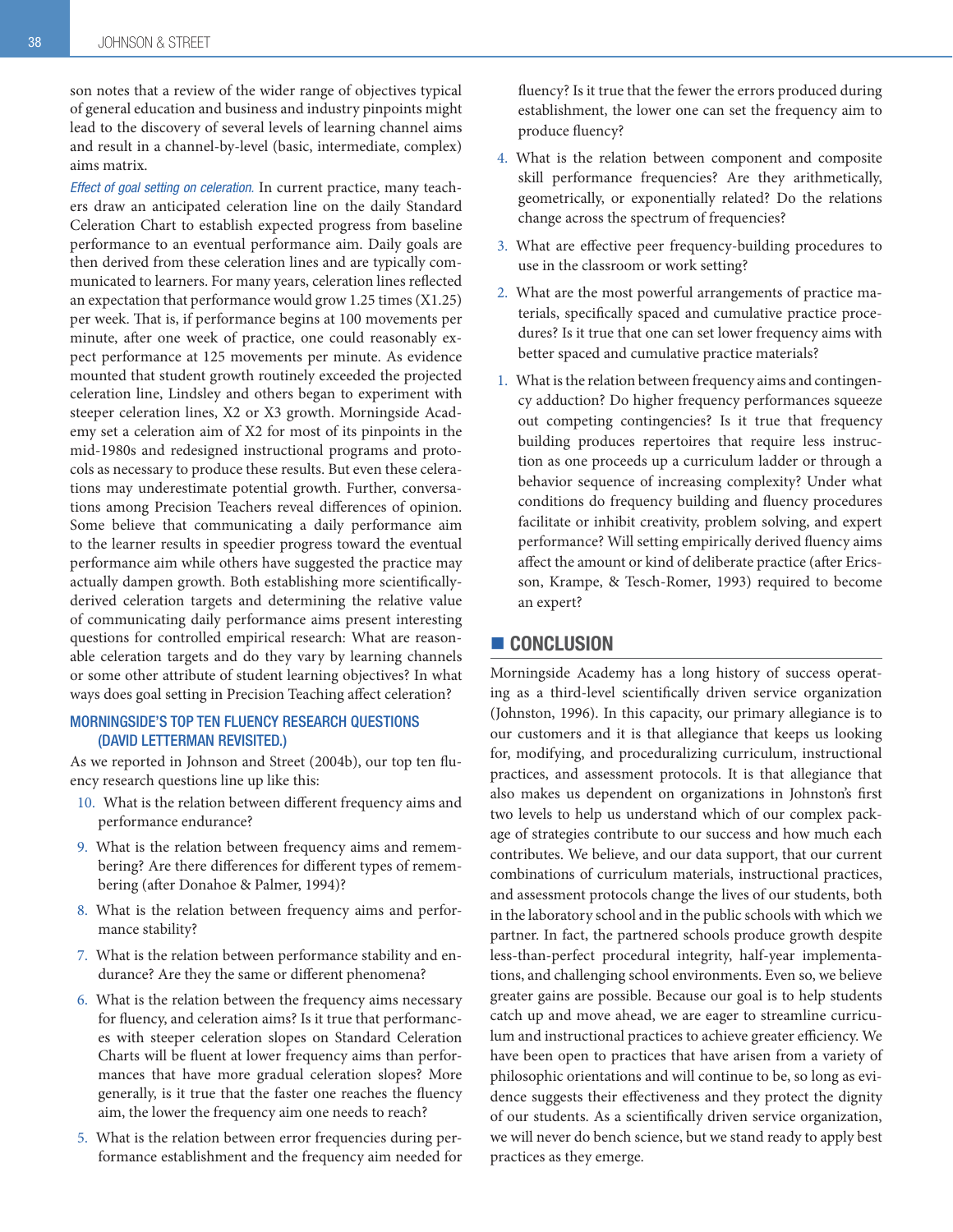## **REFERENCES**

- Adams, G. L., & Engelmann, S. (1996). Research on Direct Instruction: 25 years beyond DISTAR. Seattle, WA: Educational Achievement System.
- Andronis, P. T., Layng, T. V. J., & Goldiamond, I. (1997). Contingency adduction of "symbolic aggression" by pigeons. The Analysis of Verbal Behavior, 14, 5-17.
- Archer, A. L., Gleason, M. M., & Isaacson, S. (2007*). REWARDS Writing: Sentence* Refinement. Longmont, CO: Sopris West.
- Archer, A. L., Gleason, M. M., & Vachon, V. (2000). *REWARDS.* Longmont, CO: Sopris Learning.
- Archer, A. L., Gleason, M. M., & Vachon, V. (2006). REWARDS Plus: Reading ex*cellence: Reading strategies applied to science passages.* Longmont, CO: Sopris Learning.
- Beck, I. L., McKeown, M. G., & Kucan, L. (2002). *Bringing words to life: Robust* vocabulary instruction. New York, NY: Guilford.
- Bennett, B.(1987). The effectiveness of staff development training practices: A metaanalysis. *Dissertation Abstracts International, 48(7)*, 1739. (UMI No. AAT 8721226)
- Binder, C. (1996). Behavioral fluency: Evolution of a new paradigm. The Behavior *Analyst, 19,*
- Canadian Test of Basic Skills. (1998). Scarborough, ON, Canada: Nelson Education.
- Curtis, M. J., Castillo, J. M., & Cohen, R. M. (2008). Best practices in system-level change. In A. Thomas & J. Grimes (Eds.), *Best practices in school psychology V* (pp. 887-902). Bethesda, MD: National Association of School Psychologists.
- Curtis, M. J., & Stoller, S. A. (1996). Applying principles and practices of organizational change to school reform. School Psychology Review, 25, 409-417.
- Deno, S. L. (1985). Curriculum-based measurement: The emerging alternative. Ex*ceptional Children, 52,*
- Dewey, J. (1916). *Democracy and education: An introduction to the philosophy of* education. New York, NY: Free Press.
- Dewey, J. (1938). *Experience and education.* New York, NY: Collier Books, Macmillan.
- Dewey, J. (1986a). How we think. In J. A. Boydston (Ed.), The later works of John Dewey, 1925-1953 (Vol. 8) (pp. 105-352). Carbondale, IL: Southern Illinois University Press. (Original work published 1933).
- Dewey, J. (1986b). Logic: The theory of inquiry. In J. A. Boydston (Ed.), The later works of John Dewey, 1925-1953 (Vol. 12) (pp.1-527). Carbondale, IL: Southern Illinois University Press. (Original work published 1938).
- Dewey, J. (1990a). The child and the curriculum. In J. Dewey, The school and society and the child and the curriculum (pp. 179-219). Chicago, IL. University of Chicago Press. (Original work published 1902).
- Dewey, J. (1990b). The school and society. In J. Dewey, The school and society and *the child and the curriculum.* (pp. 1-178). Chicago, IL. University of Chicago Press. (Original work published 1900).
- Dixon, R. (2008). *Reading success.* Columbus, OH: SRA/McGraw-Hill
- Donahoe, J. W., & Palmer, D. C. (1994). *Learning and complex behavior*. Boston, MA: Allvn & Bacon.
- Engelmann, S. (2008). Reading mastery signature edition *[Curriculum Program]*. Columbus, OH: McGraw-Hill Education.
- Fngelmann, S., & Carnine, D. W. (1982). *Theory of instruction: Principles and applica*tions. New York, NY: Irvinston.
- Engelmann, S., & Carnine, D. W. (1991). Theory of instruction: Principles and applications. Eugene, OR: ADI Press
- Epstein, R. (1993). Generativity theory and education. Educational Technology, 33 *(10),*
- Ericsson, K. A., Krampe, R. Th., & Tesch-Romer, C. (1993). The role of deliberate practice in the acquisition of expert performance. Psychological Review, 100, 363- $406.$
- Eshelman, J. W. (2004). SAFMEDS on the Web: Guidelines and considerations for SAFMEDS. Retrieved from http://members.aol.com/standardcharter/safmeds.html.
- Fabrizio, M. A., & Moors, A. L. (2003). Evaluating mastery: Measuring instructional

outcomes for children with autism. *European Journal of Behavior Analysis*, 4, 23-36

- Ferster, C., & Perrot, M. (1968). Behavior principles. New York, NY: Appleton-Century-Crofts
- Gilbert, T. (1962a). Mathetics: The technology of education. Journal of Mathetics, 1 *(1),*
- Gilbert, T. (1962b). Mathetics II: The design of teaching exercises. Journal of Mathet*ics, 1 (2)*
- Haughton, Elizabeth. (1999). Phonological coding: Phonemic awareness (2<sup>nd</sup> ed.). Napa, CA: Haughton Learning Center.
- Haughton, Eric C. (1972). Aims: Growing and sharing. In J. B. Jordan & L. S. Robbins (Eds.), Let's try doing something else kind of thing (pp. 20-39). Arlington, VA: Council for Exceptional Children.
- Haughton, Eric C. (1980). Practicing practices: Learning by activity. Journal of Preci*sion Teaching, 1*
- Heinicke, M. R., Carr, J. E., LeBlanc, L. A., & Severtson, J. M. (2010). On the use of fluency training in the behavioral treatment of autism: A commentary. The Behavior *Analyst, 33,*
- lowa Test of Basic Skills. (2001, 2003, 2007).Rolling Meadow, IL: Riverside.
- Johnson, K. (2003). Contributions of precision teaching. European Journal of Behav*ior Analysis, 4,*
- Johnson, K. R., & Layng, T. V. J. (1992). Breaking the structuralist barrier: Literacy and numeracy with fluency. American Psychologist, 47, 1475-1490.
- Johnson, K. R., & Layng, T. V. J. (1994). The Morningside Model of Generative Instruction. In R. Gardner. D. Sainato. J. Cooper. T. Heron. W. Heward. J. Eshleman.  $&$  T. Grossi (Eds.), *Behavior analysis in education: Focus on measurably superior instruction* (pp. 173-197). Belmont CA: Brooks-Cole.
- Johnson, K. J., & Street, E. M. (2004a). The Morningside Model of Generative Instruction: An integration of research-based practices. In D. J. Moran & R. Malott (Eds.), *Empirically supported educational methods* (pp. 247-265). St. Louis, MO: Elsevier Science/Academic Press.
- Johnson, K. J., & Street, E. M. (2004b). The Morningside Model of Generative Instruction: What it means to leave no child behind. Cambridge, MA: Cambridge Center for Behavioral Studies.
- Johnston, J. A. (1996). Distinguishing between applied research and practice. The *Behavior Analyst, 19,*
- Joyce, B., & Showers, B. (1995). *Student achievement through staff development: Fundamentals of staff development.* White Plains, NY: Longman Publishers.
- Keller, F. S., & Sherman, J. G. (1974). The Keller plan handbook. Menlo Park, CA: W. A. Benjamin.
- Kogan, K. L. (1978). Help-seeking mothers and their children. *Child Psychiatry & Human Development, 8 (4),*
- Larson N., Hake J., & Wrigley P. (2011). Saxon Math [Curriculum program]. Boston, MA: Houghton Mifflin Harcourt.
- Layng, T. V. J., Twyman, J. S., & Stikeleather, G. (2004). Engineering discovery learning: The contingency adduction of some precursors of textual responding in a beginning reading program. The Analysis of Verbal Behavior, 20, 99-109.
- Lindsley, O. R. (1991). Precision Teaching's unique legacy from B. F. Skinner. *Journal of Behavioral Education, 1,*
- Mace, F. C., & Critchfield, T. F. (2010). Translational research in behavior analysis: Historical traditions and imperative for the future. Journal of the Experimental Analysis *of Behavior, 93,*
- March, A. L. (2011). The relationship between systems-change coaching and levels of implementation and fidelity of problem-solving/response to intervention (PS/ *RTI)*. Unpublished doctoral dissertation. University of South Florida, Tampa, FL.
- Markle, S. M. (1990). *Designs for instructional designers.* Seattle, WA: Morningside Press.
- Morris, E. K. (2008). Sidney W. Bijou: The Illinois years. The Behavior Analyst, 31, 179-203

Parsons, M. R., Rollyson, J. H., & Reid, D. H. (2004). Improving day-treatment ser-